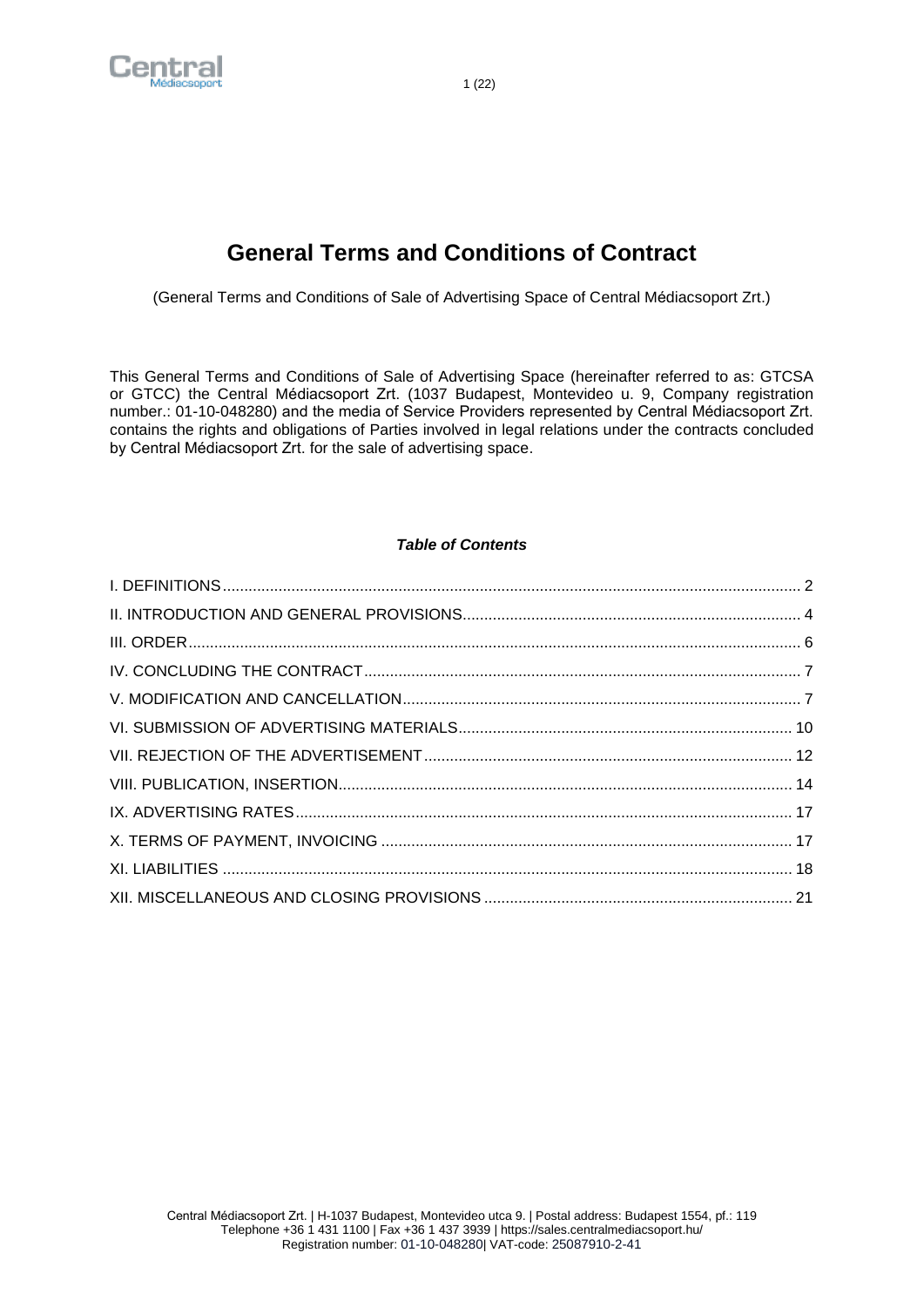

## <span id="page-1-0"></span>**I. DEFINITIONS**

1. Standard terms for the purposes of this GTCC:

**GTCC**: shall mean this General Terms and Conditions of Contract that applies to the advertising sales service provided by Central Médiacsoport Zrt.

**Parties**: shall mean the Service Provider and the Client, in accordance with the legal relations established pursuant to this GTCC.

**Advertising sales**: sale of Advertisements by Central Médiacsoport Zrt. for its own Media and for the Media of Service Providers commissioning Central Médiacsoport Zrt., also including the supply of related services. Central Médiacsoport Zrt. sells media advertising space for the Media of other Service Providers based on assignment.

**Seller of Advertising Space:** Central Médiacsoport Zrt. (registered office: 1037 Budapest, Montevideo u 9., Cg.: 01-10-048280, tax number: 25087910-2-41). Hereinafter, if separately referred to, as **Central Media Group.**

**Commercial communication**: shall mean the media content aimed to promote, directly or indirectly, the goods, services or image of a natural or legal person or an unincorporated business association engaged in business activity. Such contents accompany or appear in media contents against payment or similar consideration or for the purpose of self-promotion. Forms of Commercial Communications shall include, among others, advertisements, the display of the name, trademark, image or product of the sponsor. Advertisements as defined in the GTCC shall include Commercial Communications as appropriate. Regulations applying to advertisements shall also apply to Commercial Communications as appropriate.

## **Publication**:

(i) book in printed or electronic form, in disc, cassette or other physical data carrier; online and downloadable book;

(ii) press products in printed or electronic form; online or downloadable periodical publication;

(iii) other printed materials (mailing list, directory, publication containing graphics, drawing or photo, maps; leaflet; printed postcard, greeting-card and other similar cards; printed image, pattern, photo; printed calendar; printed business advertising material, catalogue, brochure, advertising poster and similar materials; other text publications), excluding: printed self-adhesive paper (sticker), postage, excise, duty, etc. stamps, stamp-impressed paper, cheque forms, banknotes, stock, share or bond certificates and similar documents of title;

(iv) motion picture, video and television programme products (motion picture for public viewing on film reel, video cassette, disc or other physical carrier; downloadable motion picture or video);

(v) sound recording (audio tape, records for public performance, downloadable audio content);

(vi) music (music in printed and/or electronic form; downloadable music).

**Client**: shall mean the Advertiser or advertisement provider and/or agency (hereinafter the agency – where specifically mentioned – is referred to as: agency) that orders the insertion of an advertisement or other commercial communication, or orders related services in compliance with this GTCC. Agency shall mean the advertising agent as defined in Act LVIII of 1997 ("Grtv"). Client shall also mean the parties who offer prizes and sponsorship, as appropriate.

**Media offer**: shall mean the price list or tariff table of advertisement space sold by Central Médiacsoport Zrt., which contains advertisement prices, technical data and the size of ad spaces as well as their prices concerning the Service Provider's Medium.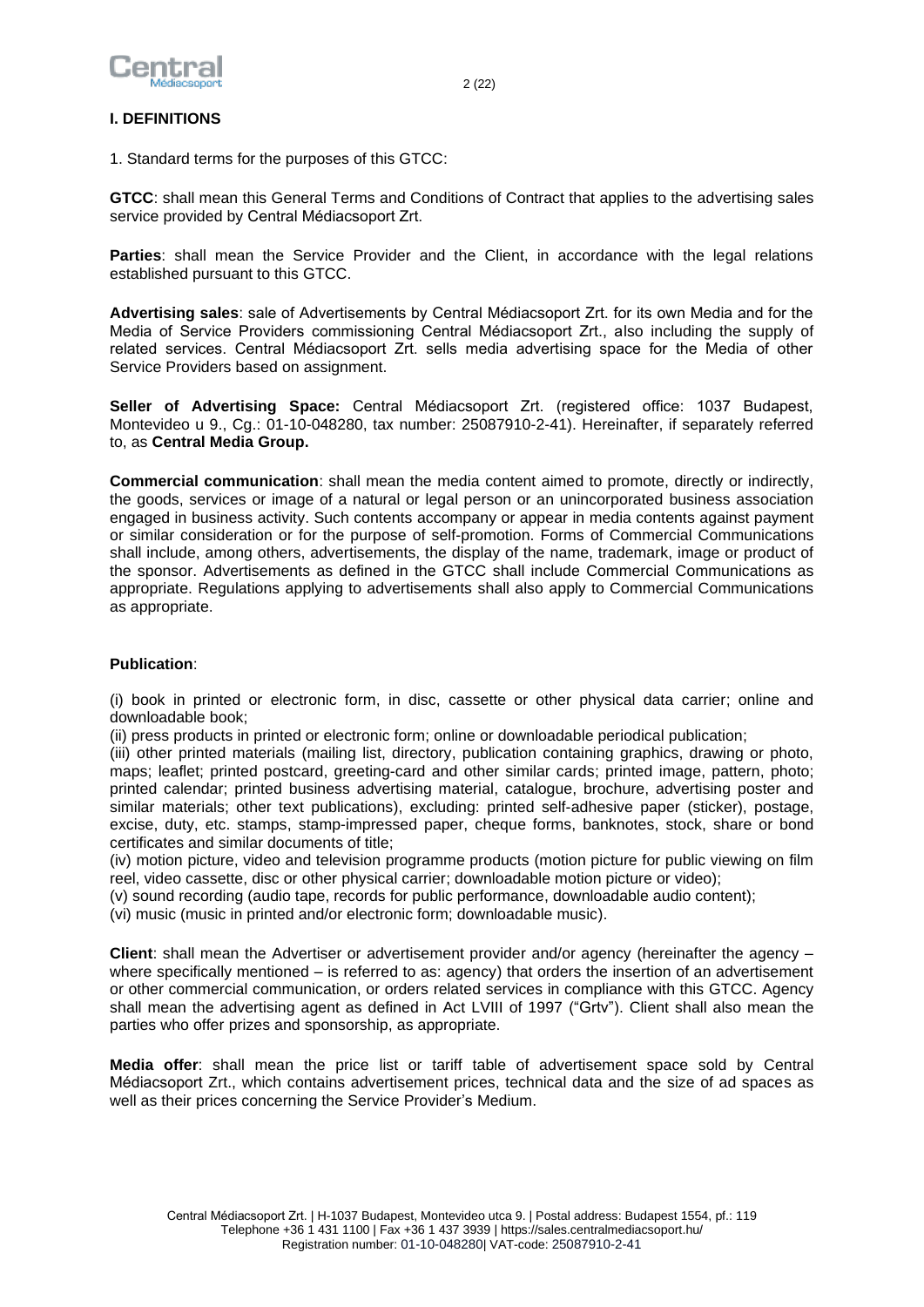

*Related definitions:*

**List price**: the tariff of the ordered Advertisement without VAT, before the deduction of discounts and commissions to be granted to the Client/agency,

**net price**: the list price minus all the discounts provided to the Client/agency,

**net-net price**: in case of agencies the net price minus the agency discount

**Medium/media**: shall mean the printed Press Products and Publications published by the media content provider, online products (websites), television channels as well as any content that has been made accessible on any platform, whether such content can be permanently stored on the user's device or not (e.g.: mobile or tablet applications; digital magazine displayed on a mobile or tablet device, e-book, etc., which offer the chance for display on a mobile devices), in respect of which Central Médiacsoport Zrt. is authorized to sell advertising space.

**NMHH**: shall mean the National Media and Infocommunications Authority. NMHH also means its bodies vested with independent competence;

**Advertisement**: determined by the applicable legislation, this term particularly means business advertising as defined by Act XLVIII of 2008 on the Essential Conditions of and Certain Limitations to Business Advertising Activity. According to the provisions and during the application of the GTCC Advertisement shall also mean commercial communications, sponsorship and prize offers as appropriate.

*Magazine advertisement*: Advertisement published in printed Publications and in the digitized, same content version of printed Publications;

*Mobile advertisement*: any Advertisement displayed on mobile or tablet device or e-book reader device, in particular Mobile display advertisements, Tablet magazine advertisement – excluding the same content digitized versions of printed Publications;

*Mobile display advertisement*: Advertisements displayed on websites optimized for mobile or tablet, on e-book reader devices or through mobile or tablet applications, or during their usage;

*Tablet magazine advertisement*: Advertisements displayed on periodically issued Tablet magazines;

*Online advertisement*: Advertisement displayed in online products (e.g. on websites);

*Special advertisement*: special advertisement means any Online advertisement and Mobile advertisement that is different from the standard, fixed-size advertisements enlisted in the price list, and/or hides the content, interrupts the downloading of the web page, e-book or application, interrupts their proper use, or the display of which requires any change in the code of the web page or application;

**Advertiser**: according to effective legislation the person in whose interest the advertisement or other commercial communication is inserted, or the person who orders the insertion of the Advertisement or other commercial communication in compliance with this GTCC.

**Online advertising statistics**: unless otherwise provided the statistics produced by Adserver Zrt., which records the daily in-view and click-through rates of advertisements for each creative and place of insertion.

**Service Provider**: shall mean the media content provider who has the means (media, advertising space, advertising time) to publish Advertisements and uses such means to disclose and publish the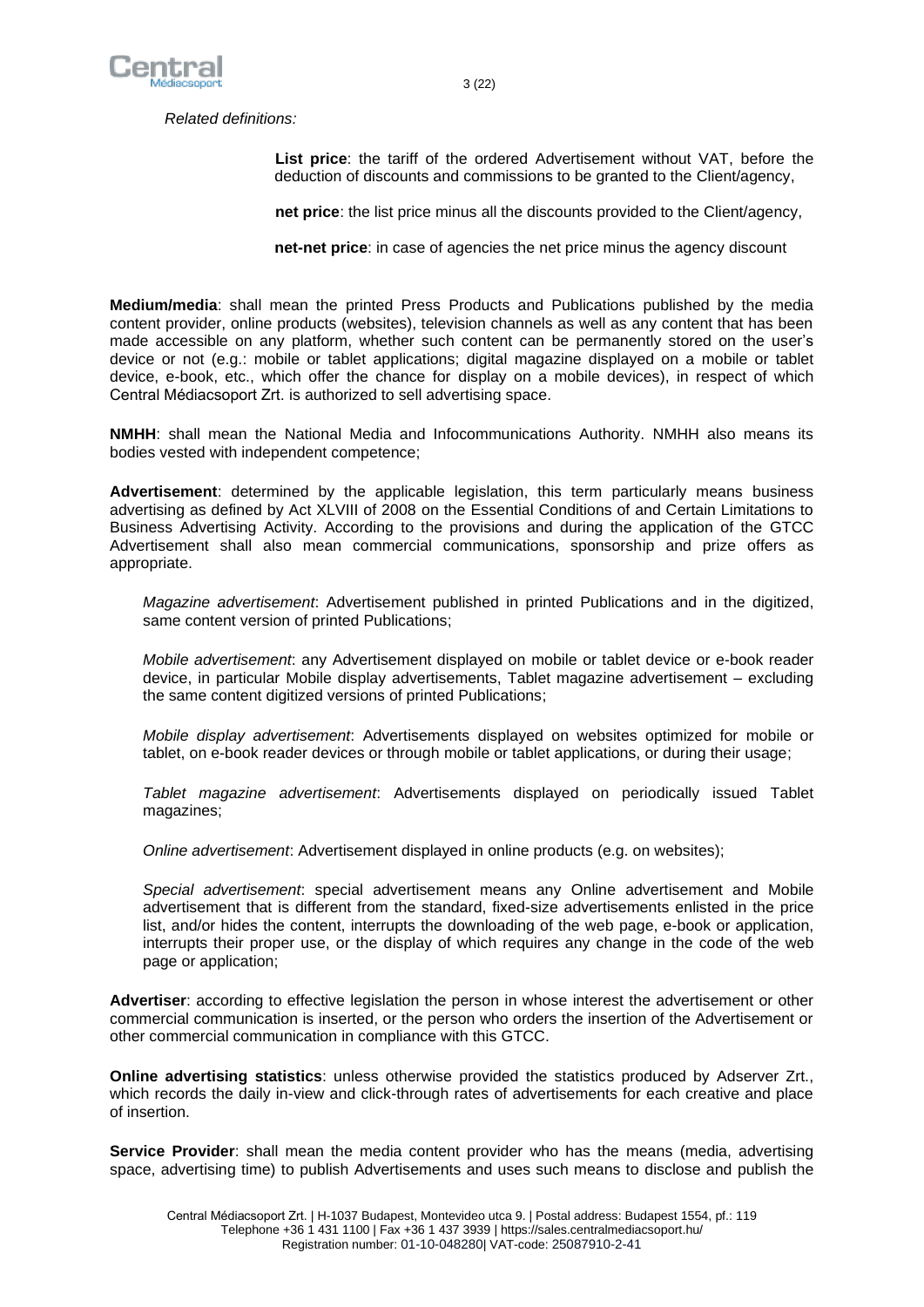

Advertisement (e.g.: publisher of a magazine, online media or e-book, operator of a website, mobile or tablet application).

For the purposes of this GTCC – in compliance with the applicable legislation – Service Provider shall also mean the Seller of Advertising Space referred to in the GTCC (Central Médiacsoport Zrt) as appropriate.

**Tablet magazines**: shall mean the tablet magazines and Press Products periodically published by the Service Provider, excluding the same content digitized versions of printed Publications.

**Sponsorship**: shall mean any contribution provided by a natural or legal person or unincorporated business association to finance media content providers or media contents with the purpose of promoting its own or someone else's name, trademark, image, activities or products (Act on the Freedom of the Press and the Fundamental Rules of Media Content / "Smtv"). Furthermore, sponsorship shall also mean any contribution provided by undertakings – not engaged in the provision of audiovisual media services or in the production of programmes or motion pictures – to finance a Service Provider or a programme with the purpose of promoting its name, trademark, image, activities or products (Mttv).

**Press product**: shall mean individual issues of daily newspapers or other periodical papers, online newspapers or news portals, which are offered as a business service, for the content of which a natural or legal person or unincorporated business association has editorial responsibility, and the primary purpose of which is to deliver textual or image content to the general public for information, entertainment or educational purposes, in a printed format or through any electronic communications network. Editorial responsibility shall mean the responsibility for the actual control over the selection and composition of the media content and shall not necessarily result in legal responsibility in connection with the press product.

**Force majeure**: shall mean any unavoidable event beyond the Service Provider's sphere of interest over which the Service Provider has neither direct nor indirect control, including actions by the authorities.

#### **Legislation (illustrative examples):**

**Grtv.**: Act XLVIII of 2008 on the Essential Conditions of and Certain Limitations to Business Advertising;

**Fttv.**: Act XLVII of 2008 on the Prohibition of Unfair Commercial Practices against Consumers;

**Tpvt.**: Act LVII of 1996 on the Prohibition of Unfair and Restrictive Market Practices;

**Mttv.**: Act CLXXXV of 2010 on Media Services and Mass Media;

**Smtv.**: Act CIV of 2010 on the Freedom of the Press and the Fundamental Rules of Media Content;

**Ekertv.**: Act CVIII of 2001 on certain issues of electronic commerce services and information society services.

<span id="page-3-0"></span>**For the terms not referred to above in the above Definitions, in addition to the definitions used in the rest of the GTCC, the rules are contained in the Miscellaneous and/or Closing Provisions.**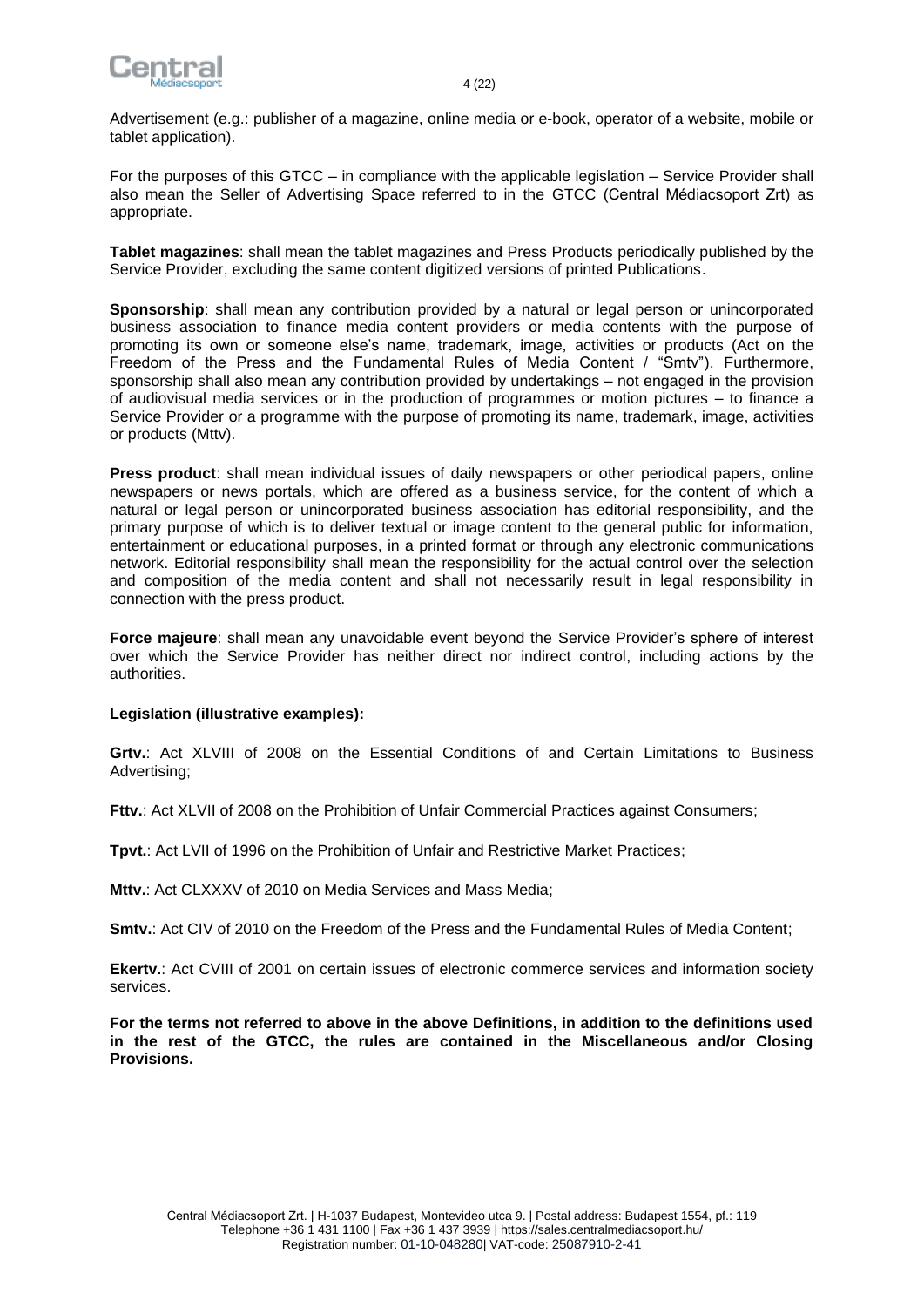

# **II. INTRODUCTION AND GENERAL PROVISIONS**

1. Central Médiacsoport Zrt. declares that it is authorized to sell advertising space according to this GTCC. Central Médiacsoport Zrt. declares that it is authorized to accept advertising insertion orders for the Media of the relevant Service Providers (media content providers), conclude related contracts and make legal statements.

2. Central Médiacsoport Zrt. further declares that, under section 1 of Title II above and in relation to the activities specified therein, it is authorized to (i) carry out preparatory work related to the execution of agreements, (ii) take certain actions related to the performance of the agreements, as listed in this GTCC (including but not limited to termination of agreements), (iii) contact and liaise with clients, (iv) carry out other related administrative and/or technical and technological operations (e.g. check and audit conformance with technical parameters), and (v) make legal statements in relation with actions listed herein.

3. Service Providers (media content providers who have the means (media, advertising space and time) to insert Advertisements and use such means to make the Advertisement available):

3.1 Service Providers whose services are sold by Central Médiacsoport Zrt. based on contracts concluded for and on behalf of the relevant Service Provider: [Service Providers and advertising](https://sales.centralmediacsoport.hu/uploads/data/fajlok/CMCS_GTAC_Attachment_3_1.pdf)  [spaces](https://sales.centralmediacsoport.hu/uploads/data/fajlok/CMCS_GTAC_Attachment_3_1.pdf)

3.1.1 Further Service Providers whose services are sold by Central Médiacsoport Zrt. based on contracts concluded by Central Médiacsoport Zrt. in its own name: Service [Providers and advertising](https://sales.centralmediacsoport.hu/uploads/data/fajlok/CMCS_GTAC_Attachment_3_1.pdf)  [spaces](https://sales.centralmediacsoport.hu/uploads/data/fajlok/CMCS_GTAC_Attachment_3_1.pdf)

4. Central Médiacsoport Zrt. provides Advertising Sales Service based on individual contracts and/or orders.

5. This GTCC shall govern the legal relations established according to this GTCC even if the Parties do not enter into a separate written agreement. Every contract related to the Advertising Sales Service provided by Central Médiacsoport Zrt. shall be governed by this GTCC and the documents referred to herein. This GTCC also contains all the terms and conditions that apply to the Media of the Service Provider(s), in compliance with and having regard to the agreements concluded with the Service Providers (media content providers) as appropriate, in accordance with the General Terms and Conditions of service and/or rules of the Service Providers. Should any Medium of a Service Provider be subject to certain terms and conditions not included or referred to in this GTCC, then such terms and conditions shall be set out specifically in the order form or order confirmation during the order process, or in the individual contract, and thereby shall form part of the Parties' contract. Having regard to the above, Client also acknowledges and accepts that Advertisements are published only if their technical specifications meet the relevant technical requirement set out by the given Service Provider for the relevant Medium. If the order form, order confirmation and/or individual contract does not specifically contain special technical specifications and/or special rules for PR articles or Sponsored placements, then the provisions applicable to Service Provider's delivery specifications, PR articles and Sponsored placements, as referred to and set out in this GTCC, shall apply to the technical specifications of material submission, PR articles and Sponsored placements ("Material submission parameters for magazines and tablets'", "Regulations on Sponsored placements and PR articles").

6. In signing the contracts the Client acknowledges that it is aware of and approves the contents of this GTCC, and that it shall govern the relevant commitments.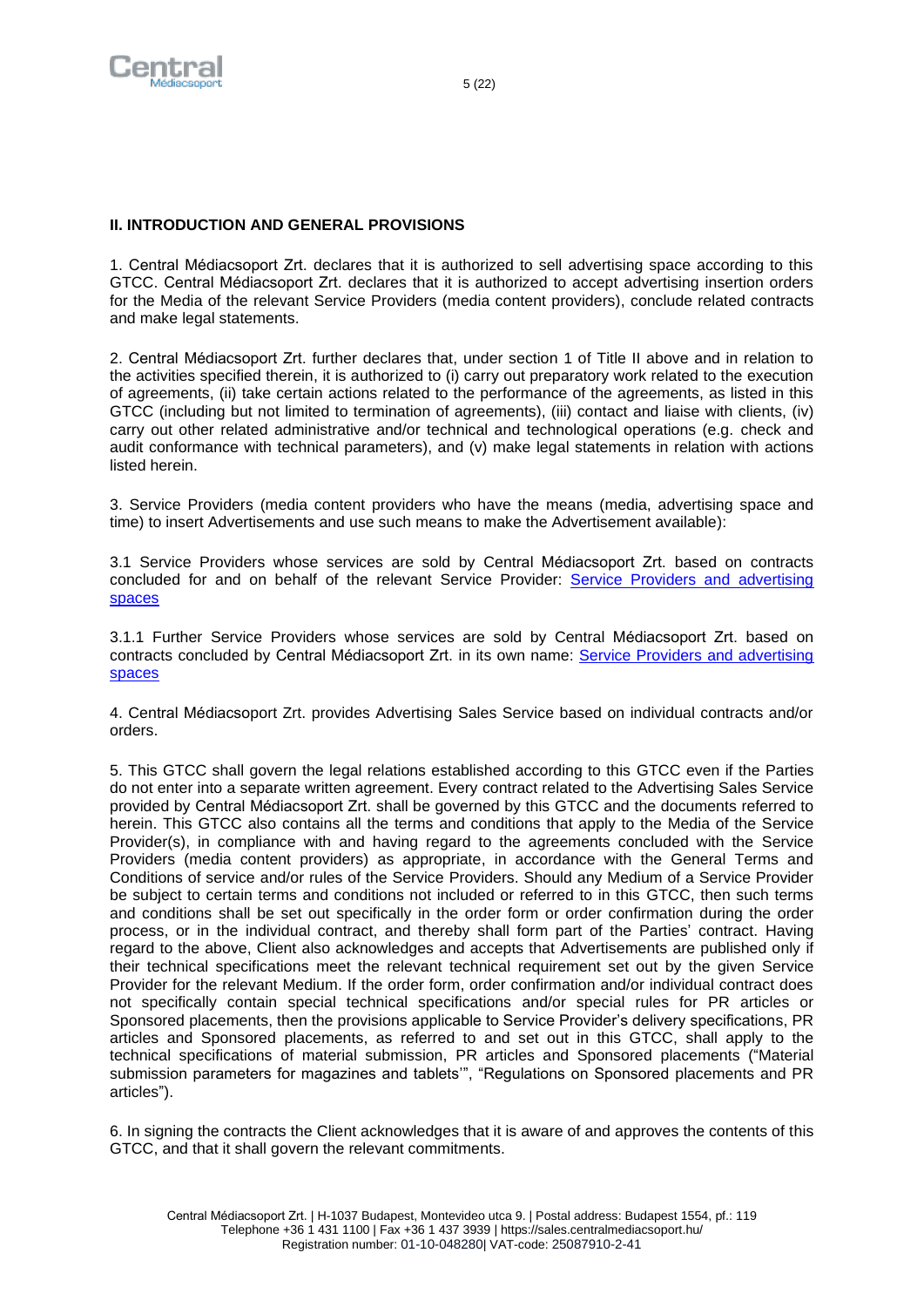<span id="page-5-0"></span>

## **III. ORDER**

1. The relevant provisions of the Civil Code shall apply mutatis mutandis with regard to the rules and derogations under these GTCC. Central Médiacsoport Zrt. accepts orders placed in writing by the Client's authorized representative by way of courier mail, letter, fax or e-mail. Orders can be placed on the form prepared by Central Médiacsoport Zrt. or in the format written by the Client. Placing an Order constitutes acceptance of these GTCC. Unless otherwise provided by Central Médiacsoport Zrt., orders shall meet the content requirements specified below under this Title.

2. In the order the Client shall specify the name and seat of its business as recorded in the company register, shall provide its tax number, if the Client is established in the EU for economic reason then its EU VAT number, bank account number, mailing address, if the Client applies for an electronic account then its e-mail address, the name and contact details of the contact person, the subject of the Advertisement, the product or service to be advertised, the selected Medium, the number of insertions and its date and size agreed in advance. In case of Online and Mobile display Advertisement the type of the Advertisement shall also be specified [CT (click-through based), AV (ad views) based, fix (time) based].

3. When the order is placed by an Agency, the name, seat and tax number of the advertiser client shall also be provided.

4. Client warrants that it shall proceed in accordance with the provisions of Article 5 of the Grtv., with special regard to advertisements for products that are subject to preliminary mandatory quality control or compliance certification prescribed in separate legal regulations. In case the Client fails to meet its above obligation by the cancellation deadline at the latest, and as a result the Advertisement cannot be inserted, then the Client shall pay penalty in the amount equal to the net-net price of the Advertisement.

5. In case the Client fails to provide the data and statements mentioned under the above Title, or fails to provide them in due time, or such data and statements will not be available for Central Médiacsoport Zrt. for reasons within the Client's sphere of interest, or if the order is placed after the deadline, Central Médiacsoport Zrt. will be entitled to refuse the order or terminate or rescind the concluded individual advertising contract with immediate effect. This right of Central Médiacsoport Zrt. shall also appropriately apply to the event that the Client provides false data.

#### *6. Special provisions for Magazine Advertisements*

6.1 Central Médiacsoport Zrt. shall confirm inserts after receipt and load test of the sample.

6.2. Client acknowledges that the Service Provider may change the print run of its Publications depending on the season and the expected demand, even if the order has already been confirmed. Client acknowledges that the difference between the offered and actual print run can be as much as +/- 10%. If the actual print run is 10% less than that confirmed, this circumstance shall not substantiate Client's damage, warranty or other claim. In the event that the actual print run is 10% more than that confirmed, Client does not have to pay any extra charge. If the printed Publication is also available for subscribers (customers) in a digital version with the same content, it will not result in higher rate or extra charge for the Client. If the difference between the confirmed and the actual print run exceeds +/- 10%, Central Médiacsoport Zrt. shall send an amended confirmation before the material submission deadline.

7. If the Client notifies Central Médiacsoport Zrt. of its preliminary demand for the publication time of an Advertisement and the type of the advertising space, but fails to order it until 3 weeks before the order deadline in the form determined in this GTCC, than the conditionally booked space will be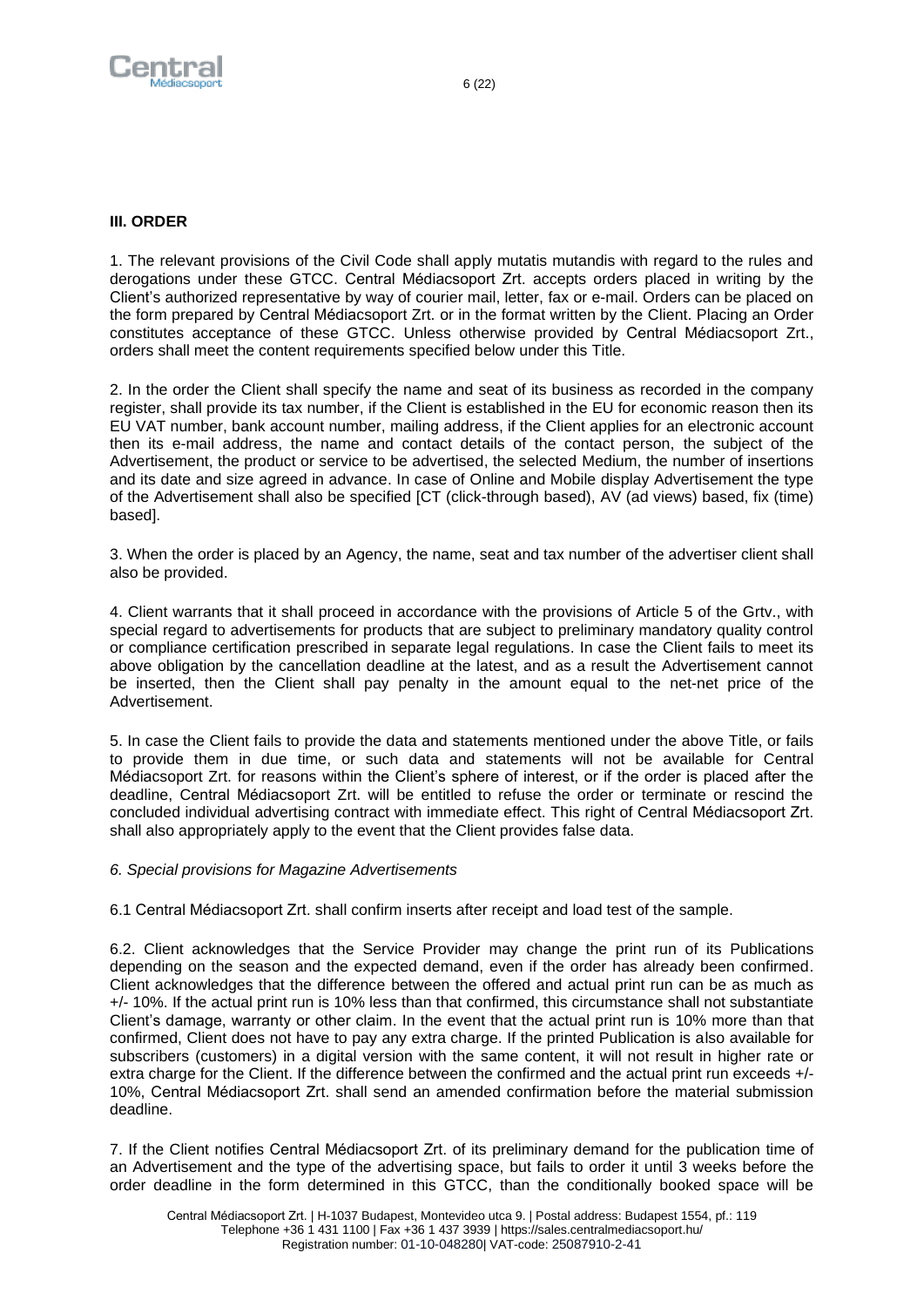

<span id="page-6-0"></span>released without any further action. Central Médiacsoport Zrt. and the Service Provider shall not assume any obligation unless a contract has been concluded in accordance with this GTCC. In case of special, periodic columns (provided that the given Medium has such a column) Central Médiacsoport Zrt. and the Service Provider may determine individual terms and conditions.

## **IV. CONCLUDING THE CONTRACT**

1. The relevant provisions of the Civil Code shall apply mutatis mutandis to the rules and derogations under this GTCC. Individual advertising contracts are concluded upon confirmation of Client's order by Central Médiacsoport Zrt. within 5 working days in writing, by way of courier mail, letter, fax or e-mail, provided that all the necessary data are available. Advertisements shall not be published before the conclusion of the contract. Individual advertising contracts will enter into effect on the day of the confirmation, with the terms and conditions laid down in the confirmation.

Central Médiacsoport Zrt. confirms orders in the name of the relevant Service Provider (media content provider) and/or in its own name, in accordance with the legal relations established pursuant to Title II, section 3.1 and 3.1.1 of this GTCC. Accordingly, based on the provisions of section 1 and 3 of Title II of the GTCC, Central Médiacsoport Zrt. shall be the one to confirm orders for Media where Central Médiacsoport Zrt. enters into contract for and on behalf of the relevant Service Provider.

The Client acknowledges that orders will be considered accepted if such order is confirmed by Central Médiacsoport Zrt.. In case more than one confirmation is given in relation to a certain order, the last confirmation provided by Central Médiacsoport Zrt. in respect of the given service or a given part of the service shall apply. Central Médiacsoport Zrt. and the Service Provider shall not accept liability for orders that are not confirmed, such orders shall not impose any obligation on Central Médiacsoport Zrt. or the Service Provider(s). This provision shall also apply if the Parties enter into a framework agreement or similar arrangement.

<span id="page-6-1"></span>2. The Client acknowledges that Central Médiacsoport Zrt. and/or the Service Provider have data supply obligations under the applicable legal regulations.

# **V. MODIFICATION AND CANCELLATION**

1. Client is entitled to cancel the ordered Advertisement in writing, without any legal consequences up until the cancellation and modification deadline set by Central Médiacsoport Zrt. in its order confirmation, by way of courier mail, letter, fax or e-mail, or to submit its request for modification to the appearance and/or insertion of the Advertisement.

Client acknowledges that the cancellation and modification deadline is attached to the date of publication and performance of the given Medium in which the Advertisement would be inserted, therefore, depending on the content of the order, such deadline can be an earlier date than the date of the confirmation. In this case the Client is either not able to exercise its right for cancellation and modification or exercising these rights will be subject to the legal consequences specified under this Title.

2. The request for cancellation and/or modification shall be considered submitted on the working day when the statement of cancellation and/or modification was received by Central Médiacsoport Zrt. until 03:00 p.m.

3. Modification:

3.1 Complying with a request for modification submitted within the deadline: Central Médiacsoport Zrt. will give written notice to the Client regarding the acknowledgement or rejection of its request for modification submitted within the deadline, by way of courier mail, letter, fax or e-mail. If Central Médiacsoport Zrt. fails to respond within 7 working days after receipt of the request for modification,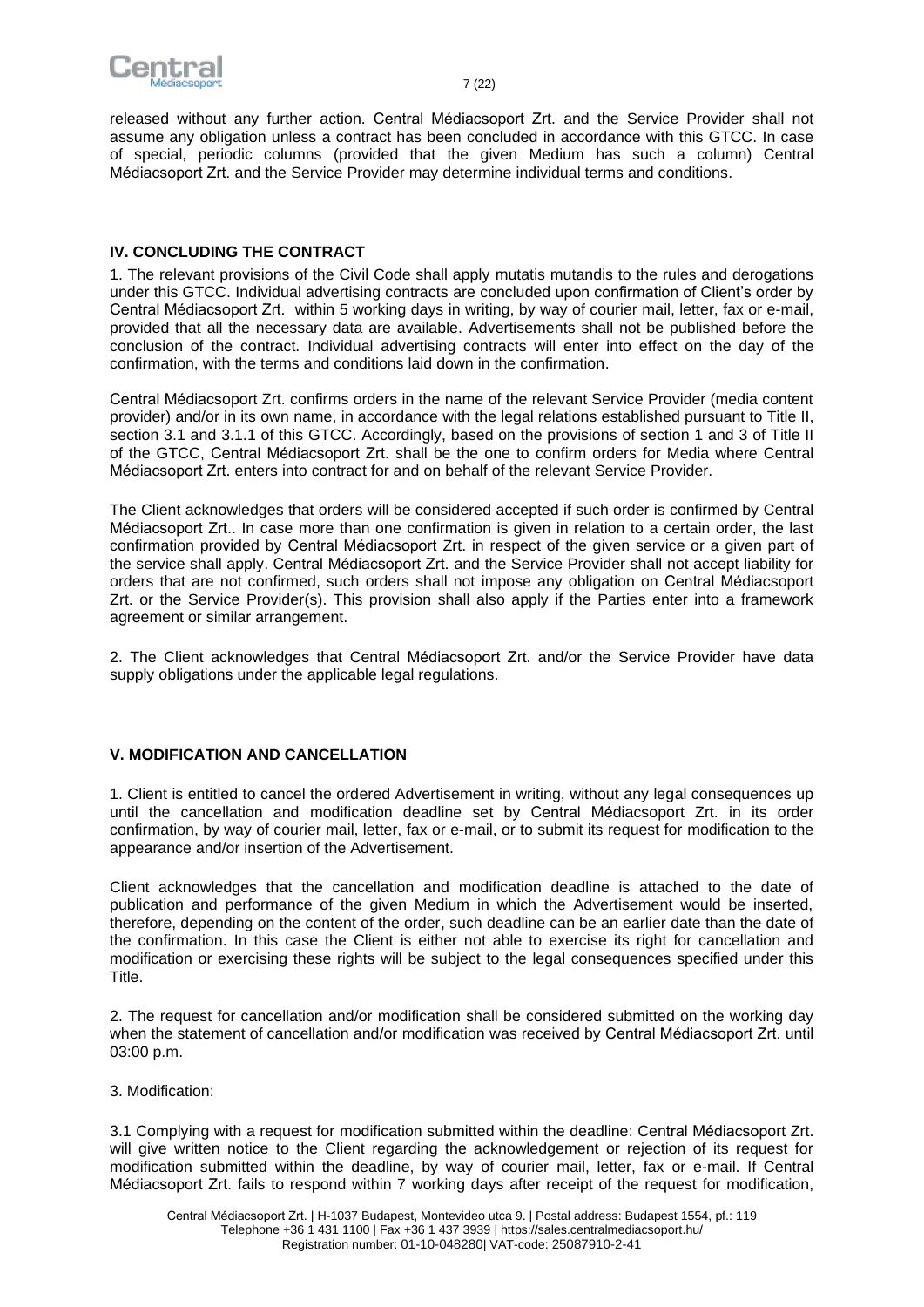

then the request shall be considered rejected. Therefore, any modification that was not approved or the approval of which was not confirmed, and of which the Client has not received any confirmation by server (e-mail), fax or regular mail, shall be considered rejected, and both Central Médiacsoport Zrt. and the Service Provider deny any liability for potential damages or other consequences arising therefrom. In any other respect potential complaints shall be based on the relevant confirmation. Once approved, requests for modification submitted within the deadline shall be fulfilled in accordance with the content of their approval and the order confirmation.

## 3.1.1 *Special provisions for Online and Mobile Advertisements*

3.1.1.1 Client is entitled to cancel ordered Online Advertisements or submit its request for modified appearance and/or display of the Advertisement without any legal consequences up until the 20<sup>th</sup> day preceding the day when the Advertisement would be first displayed according to the contract, or in case such commencement date is not stated due to the nature of the order or performance, then up until the 20<sup>th</sup> day preceding the potential first day of performance. The relevant notice shall be given in writing, by way of courier mail letter, fax or e-mail.

3.1.1.2 Client is entitled to cancel ordered Mobile display advertisement or submit its request for modified appearance and/or display of the Advertisement without any legal consequences up until the 20<sup>th</sup> day preceding the day when the Advertisement would be first displayed according to the advertising contract, or – in case such commencement date is not stated due to the nature of the order or performance – up until the  $20<sup>th</sup>$  day preceding the potential first day of performance, while the same deadline in case of ordered Tablet magazine advertisements is the cancellation and modification deadline stated in the order confirmation of Central Médiacsoport Zrt.. The relevant notice shall be given in writing, by way of courier mail letter, fax or e-mail.

3.2 Complying with a request for modification submitted beyond the deadline: the Service Provider cannot be obliged to comply with such requests. If Central Médiacsoport Zrt. fails to respond within 7 working days after receipt of the request for modification, then such request for modification shall be considered rejected. In case the modification has been adopted as a result of actions by Central Médiacsoport Zrt. and/or the Service Provider, then the Client shall pay 10 % surcharge on top of the net-net price of the modified Advertisement.

# 3.2.1 *Special provisions for modifying Online Advertisements*

3.2.1.1 Complying with a request for modification submitted beyond the deadline: Service Provider cannot be obliged to comply with requests for modification after the expiry of the modification deadline. If Central Médiacsoport Zrt. fails to respond within 5 working days of receipt of the request for modification, then the request shall be considered rejected. In case the modification has been adopted as a result of actions by Central Médiacsoport Zrt. and/or the Service Provider, then the Client may be obliged to make a single payment as rebooking or modification surcharge for orders exceeding HUF 500,000 + VAT, according to the following:

(i) For orders in the range of HUF 501,000 + VAT to HUF 1,000,000 + VAT: HUF 15,000 + VAT, (ii) for orders exceeding that value: HUF 35,000 + VAT.

# 3.2.2 *Special provisions for modifying Mobile and Tablet Advertisements*

3.2.2.1 Complying with a request for modification submitted beyond the deadline: Service Provider cannot be obliged to comply with requests for modification after the expiry of the modification deadline. If Central Médiacsoport Zrt. fails to respond within 7 working days of receipt of the request for modification, then the request shall be considered rejected. In case the modification has been adopted as a result of actions by Central Médiacsoport Zrt. and/or the Service Provider, then the Client shall make a single payment as rebooking or modification surcharge according to the following:

(i) When ordering a Tablet magazine advertisement: net-net price of the Advertisement + 10%,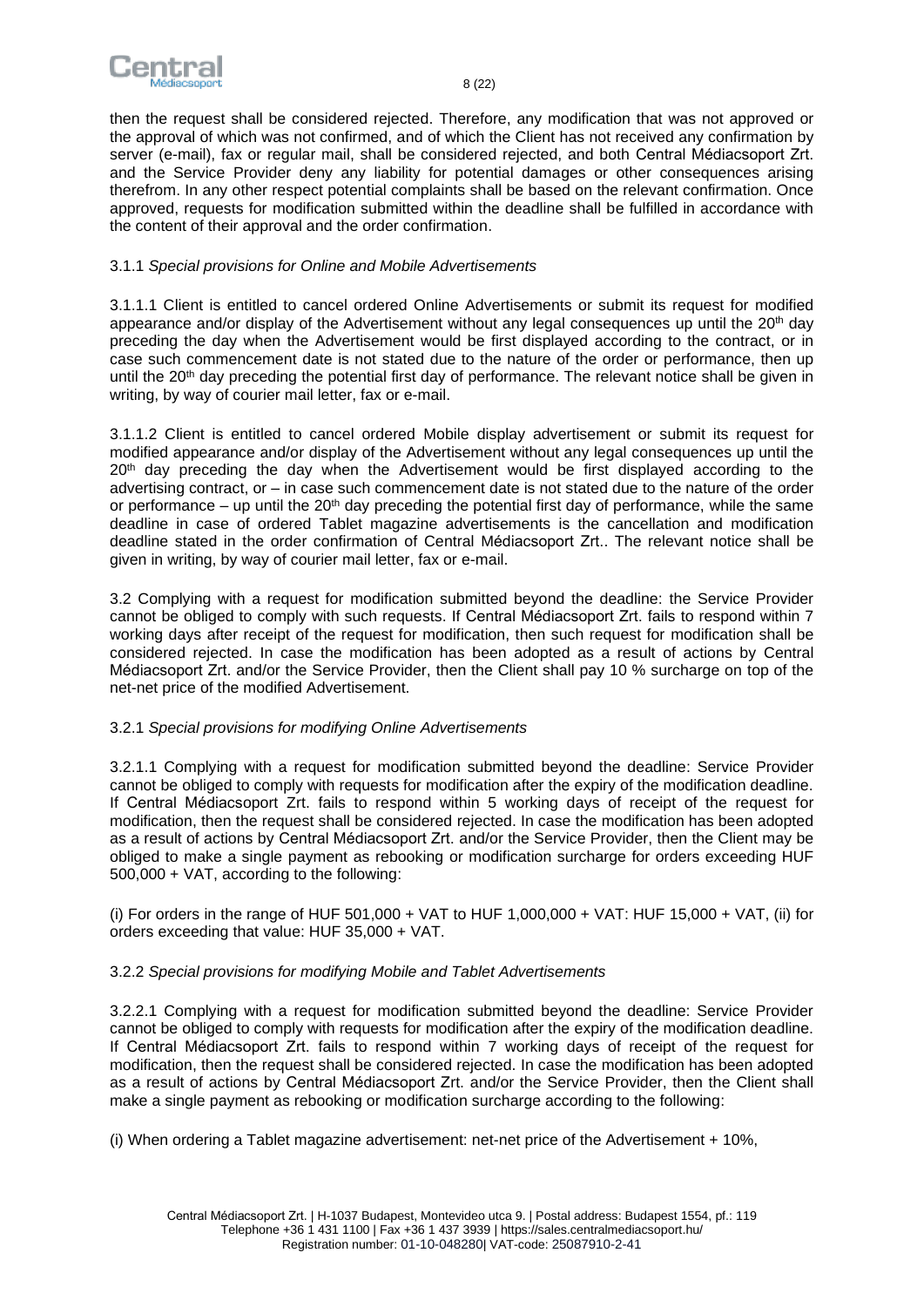

(ii) When ordering a Mobile display advertisement, for orders exceeding the value of HUF 250,000 + VAT;

- For orders in the range of HUF 250,000 + VAT to HUF 1,000,000 + VAT: HUF 15,000 + VAT, for orders exceeding that value: HUF 35,000 + VAT.

3.3. Late, unfeasible or unapproved modification requests: if the modification is not feasible and/or the request for modification was not approved by Central Médiacsoport Zrt. and/or the Service Provider, or the modification request was considered denied and the order was not cancelled in due time or it is too late to accept the cancellation, the Service Provider will insert the Advertisement at the time and with the content as originally ordered, or – at Client's explicit request, submitted in writing by way of courier mail, letter, fax or e-mail by the material submission deadline – will not publish the Advertisement, however, in any case the Client will be obliged to;

(i) In case of Magazine Advertisements: pay the Advertisement's net-net price + VAT,

(ii) In case of Online Advertisement: if the Advertisement is not displayed – pay 75% + VAT of the netnet price of the Advertisement, if the Advertisement is displayed – pay 100% + VAT of the net-net price of the Advertisement,

(iii) In case of Tablet magazine Advertisement: pay 100% of the Advertisement's net-net price + VAT; if a Mobile display Advertisement is not displayed – pay 75% of the Advertisement's net-net price + VAT, if a Mobile display Advertisement is displayed – pay 100% of the Advertisement's net-net price + VAT.

4. Cancellation:

4.1 Cancellation within the deadline: if Central Médiacsoport Zrt. fails to confirm an order cancellation made within the deadline within 7 working days of receiving the relevant request, then such cancellation shall be considered as approved without confirmation.

4.2 Cancellation after the deadline: Service Provider will comply with requests for cancellation submitted after the deadline (abandon insertion) on the following conditions. In case the Client submits explicit written request to Central Médiacsoport Zrt. for cancellation by way of courier mail, letter, fax or e-mail before the specified material submission deadline, the Service Provider will not insert the Advertisement, however, the Client still has to pay the Advertisement's net-net price + VAT. In case the Client fails to submit such request or to submit it in due time, the Service Provider will insert the Advertisement at the date and with the content as originally ordered and in this case the Client shall pay the Advertisement's net-net price + VAT.

4.2.1 *Special provisions for the cancellation of Online, Mobile and Tablet Advertisements*

4.2.1.1 Cancellation after the deadline: the Service Provider will comply with requests for cancellation submitted after the deadline (abandon insertion) on the following conditions. In case the Client submits explicit written request for cancellation by way of courier mail, letter, fax or e-mail before the specified material submission deadline, the Service Provider will not insert the Advertisement. In case the Client fails to submit such request or to submit it in due time, the Service Provider will insert the Advertisement at the date and with the content as originally ordered, however, the Client shall pay the following ad prices in every case mentioned in this sub-section, depending on the length of the delay.

4.2.1.1.1 If the number of days between the date of late cancellation and the day when the Advertisement would be first displayed according to the contract (or the first day of potential performance if such commencement date is not stated due to the nature of the order or performance):

(i) In case of Online Advertisement: is  $19 - 16$  days, then 75% of the Advertisement's net-net price + VAT; is within 15 days, then 100% of the Advertisement's net-net price + VAT,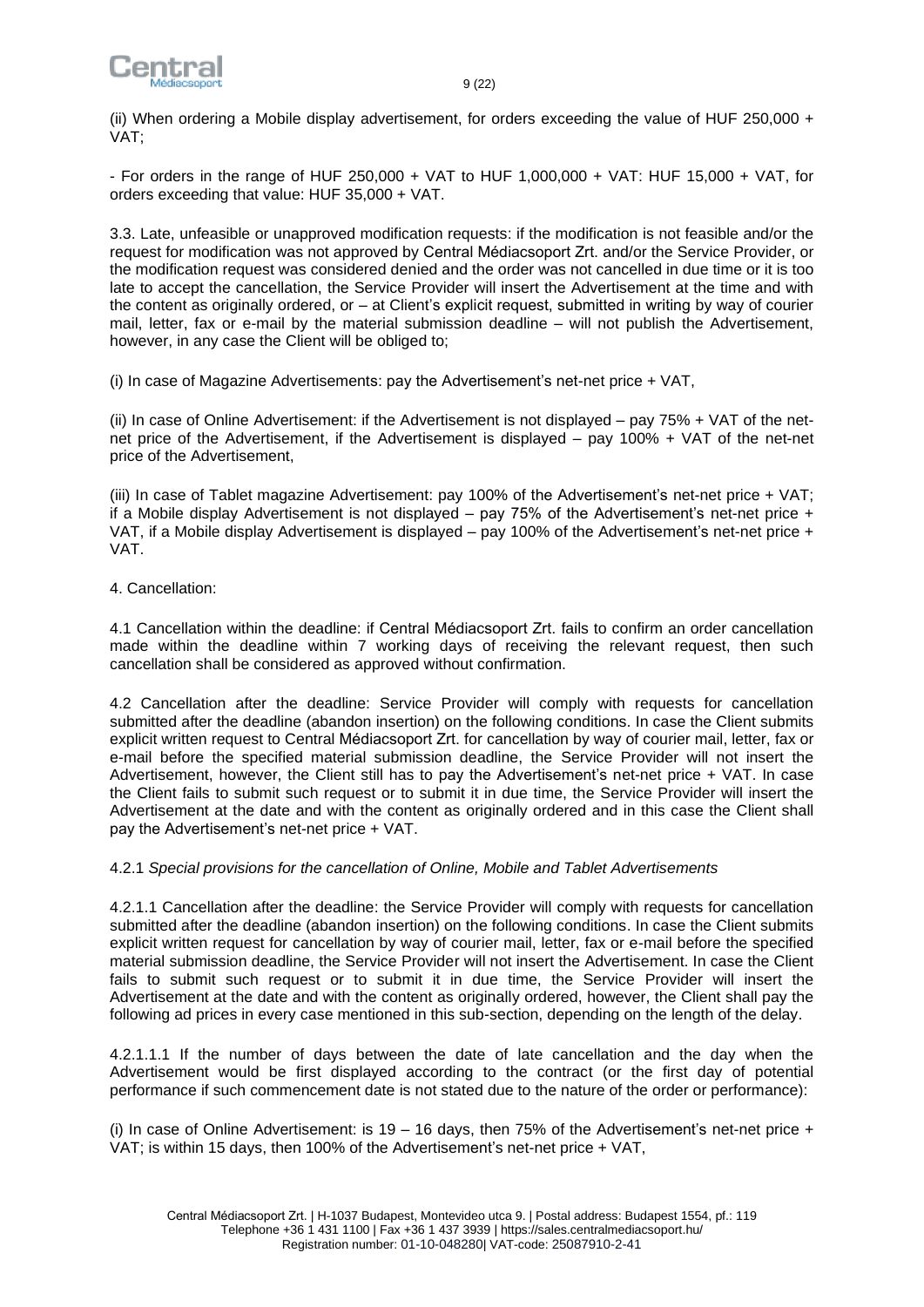

(ii) In case of Mobile Advertisement: is  $19 - 16$  days, then 75% of the Advertisement's net-net price + VAT; is within 15 days, then 100% of the Advertisement's net-net price + VAT,

(iii) In case of Tablet magazine Advertisement: 100% of the Advertisement's net-net price + VAT.

4.2.2 The sponsorship of special or periodic columns for mobile display surfaces (e.g.: columns related to holidays or sports events) shall not be cancelled or modified. In case of such orders the Client may request that the Advertisement will not be displayed, on condition that the Client shall still pay an amount equal to the net-net price of the Advertisement (sponsorship).

5. Client shall not assign an ordered or cancelled advertising space to third parties or another Client, resell the advertising space – only to the extent allowed by law as an advertising agency – or offer the agreed discount to unauthorized third parties or another Client. Client shall be entitled to offer an advertising space, cancelled in due time, to third parties only with the prior, specific and express approval by Central Médiacsoport Zrt.

# <span id="page-9-0"></span>**VI. SUBMISSION OF ADVERTISING MATERIALS**

1. To place an order Client shall submit the complete advertising material (for the Advertisement) by the material submission deadline, which was either generally announced or individually set by the Service Provider via Central Médiacsoport Zrt., unless the Client orders such material from Central Médiacsoport Zrt. Central Médiacsoport Zrt. will accept Advertisements in electronic format, in accordance with the delivery specifications made available through the sales.centralmediacsoport.hu website: ([Technical parameters of print and tablet advertisements](https://sales.centralmediacsoport.hu/uploads/2018/02/Central_technical_parameters_of_print_and_tablet_2018_ENG.pdf), [Online general, material](https://sales.centralmediacsoport.hu/uploads/data/fajlok/Online_General_Material_Submission_Technical_And_Order_Parameters.pdf)  submission, [technical and order parameters](https://sales.centralmediacsoport.hu/uploads/data/fajlok/Online_General_Material_Submission_Technical_And_Order_Parameters.pdf), [Technical material submission parameters for](https://sales.centralmediacsoport.hu/uploads/data/fajlok/Technical_Material_Submission_Parameters_Of_Standard_And_Special_Advertisements.pdf)  [online standard and special advertisements \(desktop&mobile\)](https://sales.centralmediacsoport.hu/uploads/data/fajlok/Technical_Material_Submission_Parameters_Of_Standard_And_Special_Advertisements.pdf), [Technical material submission](https://sales.centralmediacsoport.hu/uploads/data/fajlok/Technical_Material_Submission_Parameters_For_EDM_Advertisements.pdf)  [parameters for EDM advertisements](https://sales.centralmediacsoport.hu/uploads/data/fajlok/Technical_Material_Submission_Parameters_For_EDM_Advertisements.pdf)). In addition to the terms and conditions referred to herein, the Service Provider reserves the right to impose specific and/or additional terms and conditions. Such specific conditions may also be included in individual contracts.

#### 1.1 *Special provisions for Magazine Advertisements*

1.1.1 In case of Publications, the printed form reflecting the latest version of the Advertisement (i.e. the proof) shall be attached to the Advertisement. If no proof is submitted, Central Médiacsoport Zrt. and the Service Provider shall not accept liability for potential aesthetic, textual and/or colour defects and the Client shall not request any discount from, or submit any other claim to Central Médiacsoport Zrt. or the Service Provider on grounds of defective performance. Client shall deliver the products for the preparation of inserts to the place and by the date stated in the order confirmation. In case the Client delivers inserts one week before the delivery deadline, Central Médiacsoport Zrt. and the Service Provider will be entitled to pass on the verified extra storage costs of inserts.

1.1.2 Client acknowledges that it is not entitled to receive any compensation or refund or submit any other claim in case some of the product samples ordered and delivered for insertion will not be used or samples will not be included in certain copies due to change in the print run. If the print run is higher than that indicated in the order confirmation and the Client does not have enough samples to match the increased number of copies then the Client will be entitled to decide about the circulation areas where the Publication should be distributed without sample. In case the print run is reduced compared to that confirmed and the Client has already delivered the samples, the Client may decide whether to insert the samples in another Publication of the Service Provider at the confirmed price or to return any unused quantity to the Client. The cost of return delivery will not be imposed on the Client.

1.1.3 Concurrently with placing the order for inserts the Client shall provide minimum 10 samples for leaflets and catalogues and minimum 40 samples for product samples. Client may order the inclusion of inserts that comply with the transportation and delivery conditions as well as seasonality, and can be carried and delivered without causing any damage. Central Médiacsoport Zrt. and the Service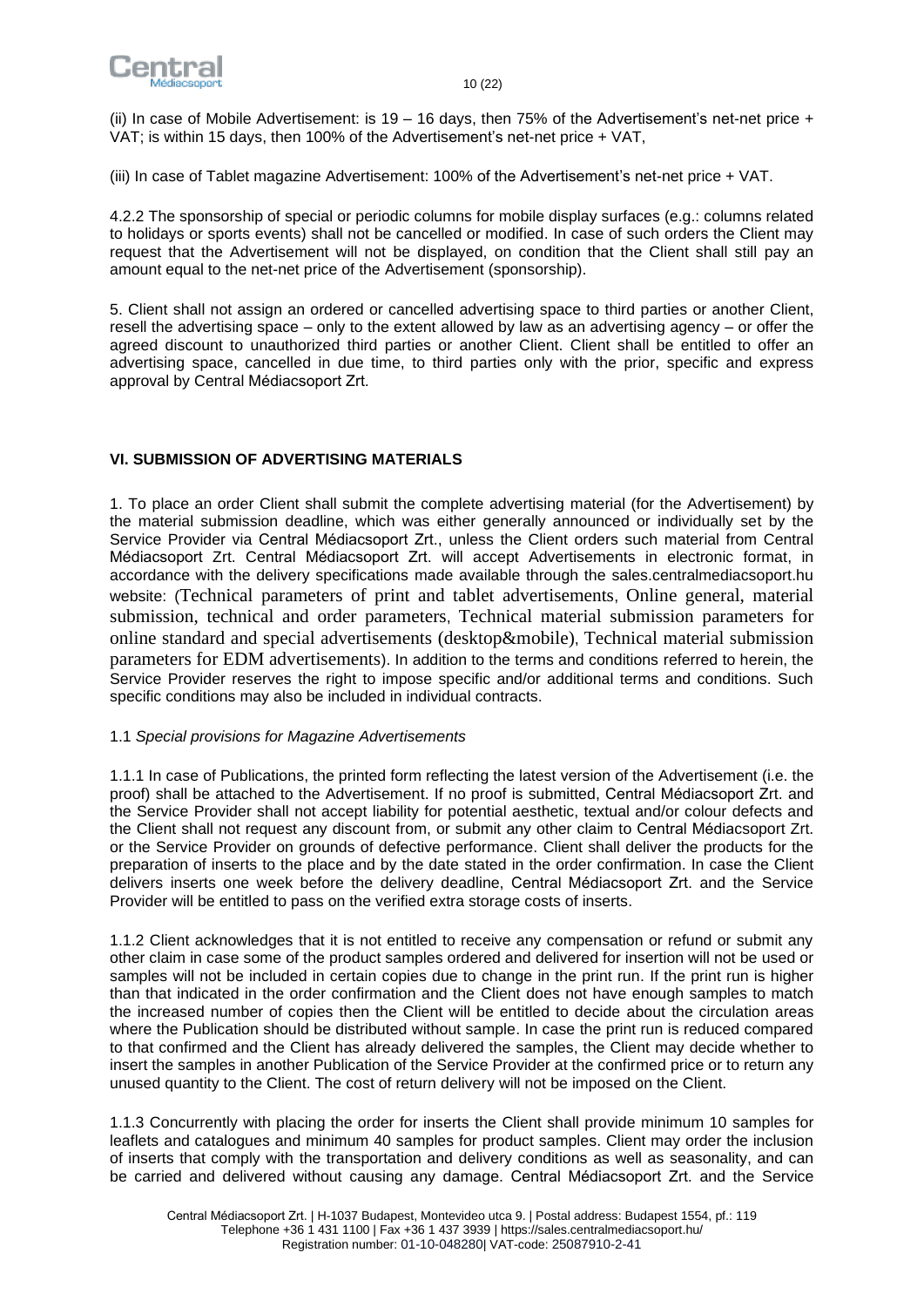

Provider are entitled to subject the Product samples provided by the Client to load test. If the product sample fails the load test, Central Médiacsoport Zrt. may reject the order, terminate the concluded individual advertising contract with immediate effect and rescind the contract without imposing any obligation on Central Médiacsoport Zrt. or the Service Provider. By delivering the sample Client undertakes and warrants that the whole product quantity to be published or inserted is identical with the provided sample in every respect. The Client acknowledges that any damage (e.g. damage to the Publication due to leakage) or verified extra costs (costs of paper, printing, transportation, storage, etc.) arising from any variation or difference between the pre-arranged samples and the products delivered for insertion, from failing to provide samples or from the improper delivery of inserts shall be fully paid by the Client. The material submission deadline applicable to inserts is the delivery deadline stated in the order confirmation.

1.1.4. If the Client wishes to modify the content or appearance of the advertising material after it has been submitted and confirmed, the Client shall also ensure that the new, ready-for-press advertising material will be available. Any request for change shall be announced within the modification deadline, while the new material shall be submitted by the material submission deadline. If the request for change is announced after the modification deadline, then its legal consequences shall be subject to the provisions on modification as appropriate.

2. If, as a result of the activities of Central Médiacsoport Zrt. and the Service Provider, the Advertisement is inserted despite a delay in material submission – late delivery of inserts – on behalf of the Client, – in accordance with the established legal relations – Central Médiacsoport Zrt. or the Service Provider involved will be entitled to receive delay penalty at the rate of 25% of the net-net price of the given Advertisement in addition to the price due pursuant to the advertising contract.

If the modification becomes infeasible due to a delay in material submission or late delivery of the inserts on behalf of the Client (or any person in its sphere of interest), the Service Provider will insert the Advertisement at the time, in the manner and with the content specified in the original contract, or – upon Client's express written request submitted to Central Médiacsoport Zrt. by way of courier mail, letter, fax or e-mail before the originally set material submission deadline –- the Service Provider will not publish the Advertisement, however, the Client will be still obliged to:

(i) In case of Magazine Advertisements: pay the net-net price + VAT of the Advertisement,

(ii) In case of Online Advertisements: if the Advertisement is not displayed – pay 75% of the net-net price + VAT of the Advertisement, if the Advertisement is displayed – pay 100% of the net-net price + VAT of the Advertisement,

(iii) In case of Tablet magazine Advertisements: pay 100% of the Advertisement's net-net price + VAT, if the Mobile display Advertisement is not displayed, pay 75% of the Advertisement's net-net price + VAT, and if the Mobile display Advertisement is displayed, pay 100% of the Advertisement's net-net price + VAT.

3. Upon request from the Client, Central Médiacsoport Zrt. may offer its free professional opinion as to the amount of text, the wording and graphical solutions used in the Advertisement. Central Médiacsoport Zrt. and the Service Provider shall not assume any obligation to inspect Advertisements before insertion. Central Médiacsoport Zrt. and the Service Provider are not obliged to assess the compliance of Advertisements with the applicable legal provisions. The opinions expressed by Central Médiacsoport Zrt. / Service Provider shall not release the Client from its liability for Advertisements under the GTCC. Central Médiacsoport Zrt. reserves the right to offer or deny its opinion. Central Médiacsoport Zrt. excludes any liability for offering its opinion and also reserves the right to limit the scope of its opinion in its own discretion.

4. If performance becomes infeasible or impossible due to Client's failure to submit the Advertisement (including its failure to deliver inserts where applicable), Client will be obliged to pay penalty in the amount of the net-net price of the given Advertisement.

5. Client acknowledges that the prices disclosed in the price list and the Media offer cover only the insertion of the Advertisement, therefore, in case the Client appoints Central Médiacsoport Zrt. to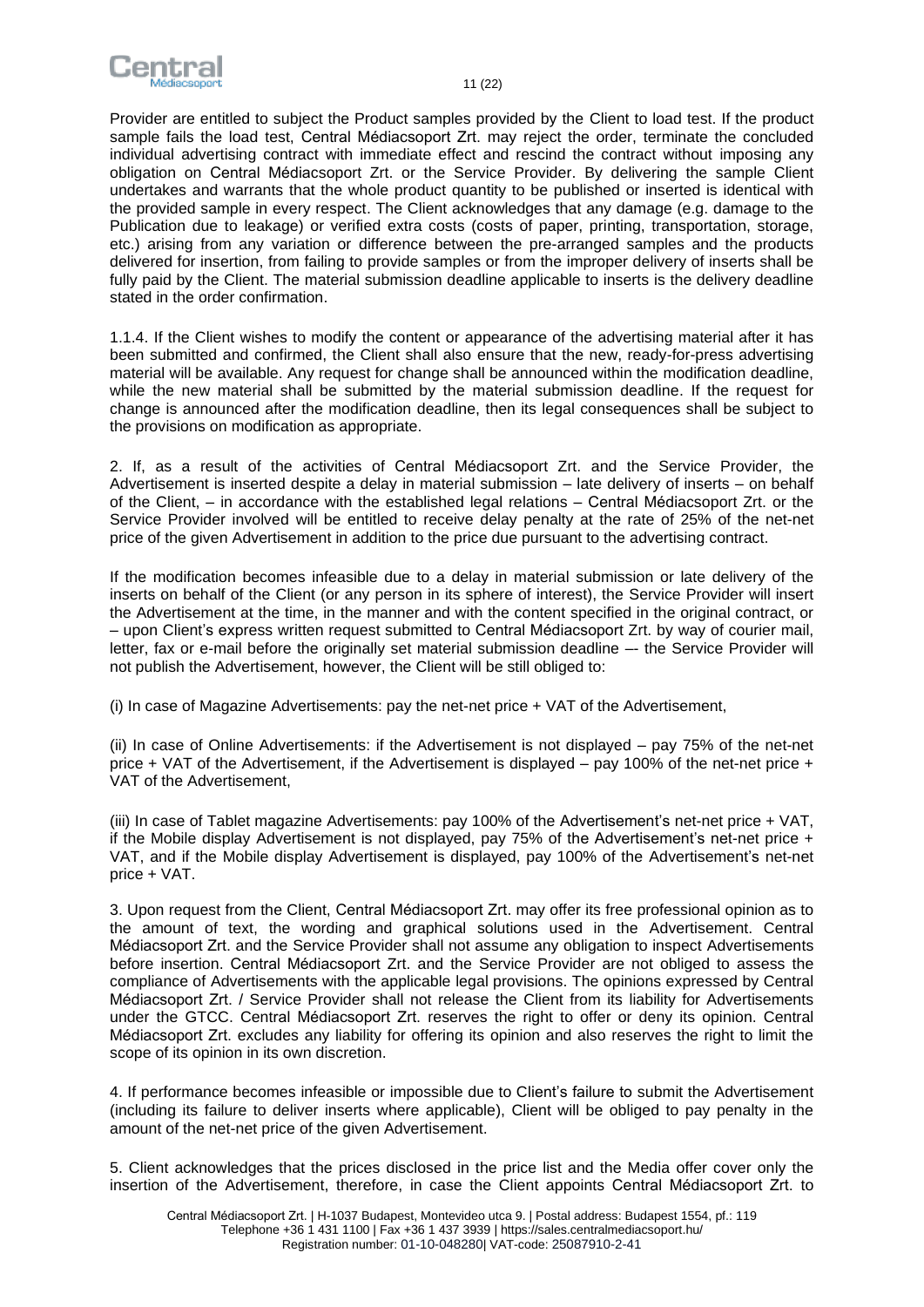

produce, rework or correct an Advertisement, or to perform any other additional or ancillary activities, then Central Médiacsoport Zrt. will charge a special, separate fee for such work.

6. Advertising materials prepared by Central Médiacsoport Zrt. or the Service Provider will be sent to the Client. If the Client returns its change requests by the material submission deadline, Central Médiacsoport Zrt. and/or the Service Provider will take such changes into account, provided that they are feasible. If no such change request is made within the deadline, or it is not necessary to provide the Client with the advertising material in advance, then the Advertisement prepared by Central Médiacsoport Zrt. and/or the Service Provider based on Client's order shall be considered approved by the Client.

7. Client declares and warrants that the data and information supplied as well as any material, in particular the content of the advertising material provided by the Client (including those cases when the advertising material is prepared by Central Médiacsoport Zrt. or the Service Provider upon Client's request) are true, do not infringe third parties' rights (including copyrights, rights to works protected by industrial property rights, trademark related rights, inherent rights), comply with the applicable legislation and the requirements of the competent authorities, are not subject to prohibitions and limitations on advertising, and in particular do not violate the general and specific prohibitions and limitations on advertising of the Grtv. and the Fttv., the provisions of the Mttv. and the Smtv., and the orders, guidelines and positions of NMHH or the industry's code of conduct referred to in this GTCC. Client warrants that the Advertisements ordered or provided by the Client as well as any material intended for publication shall contain the necessary warnings and notices as required by the law or a competent authority, and in case the advertising material is prepared by Central Médiacsoport Zrt. or the Service Provider based on Client's order, then the Client has provided them with the relevant information. The Client warrants that the product and/or service to be advertised (meaning the product and/or service and/or any communication intended to be published in connection therewith, including but not limited to TCRs, public notices, etc.) complies with applicable laws, standards and other applicable norms, including but not limited to the rights referred to above. Client acknowledges that the Client and/or the Advertiser shall accept exclusive liability for the trueness, content, representations and visual appearance of the data and information supplied by them, for the relevance of the information – or the required warnings if applicable – communicated in the Advertisement, and for the violation of third parties' above listed rights by the Advertisement (communication).

# <span id="page-11-0"></span>**VII. REJECTION OF THE ADVERTISEMENT**

1. Client acknowledges that the following Advertisements shall not be published, may be rejected or – if it is possible in case of continuous insertions – can be suspended: Advertisements that violate the law and/or the principles laid down in the Hungarian Advertising Code of Ethics or other relevant sectoral code(s) of conduct, in particular the Co-regulatory Code of Conduct of the Hungarian Publishers' Association, as well as Advertisements which are regarded by the Service Provider or Central Médiacsoport Zrt., at their sole discretion and depending on the type of deficiency:

(a) as incompatible with the image, spirit or business policy of the Service Provider,

(b) threatening, directly or indirectly, Service Provider's interests in the advertising market and/or its business interests (e.g. advertisements of media that contain advertising space sold to third parties building on the customer group of the Service Provider's Medium, Advertisements of the Service Provider's competitors, etc.),

(c) infeasible due to technical reasons or due to their size, including the case when the Advertisement fails to fulfil the Service Provider's technical and technological requirements referred to in this GTCC, (d) conflicting with the involved Service Provider's terms and conditions,

(e) deceptively seem or might seem to be Service Provider's own communication,

(f) disapproved – either officially or informally – by NMHH or other competent authority, or breaching the orders, guidelines and positions of the NMHH,

(g) violates or is in conflict with any provision of this GTCC.

2. Central Médiacsoport Zrt. is entitled to terminate the advertising contract with immediate effect or to withdraw from the contract partially or completely if the Advertisement breaches the law, even if the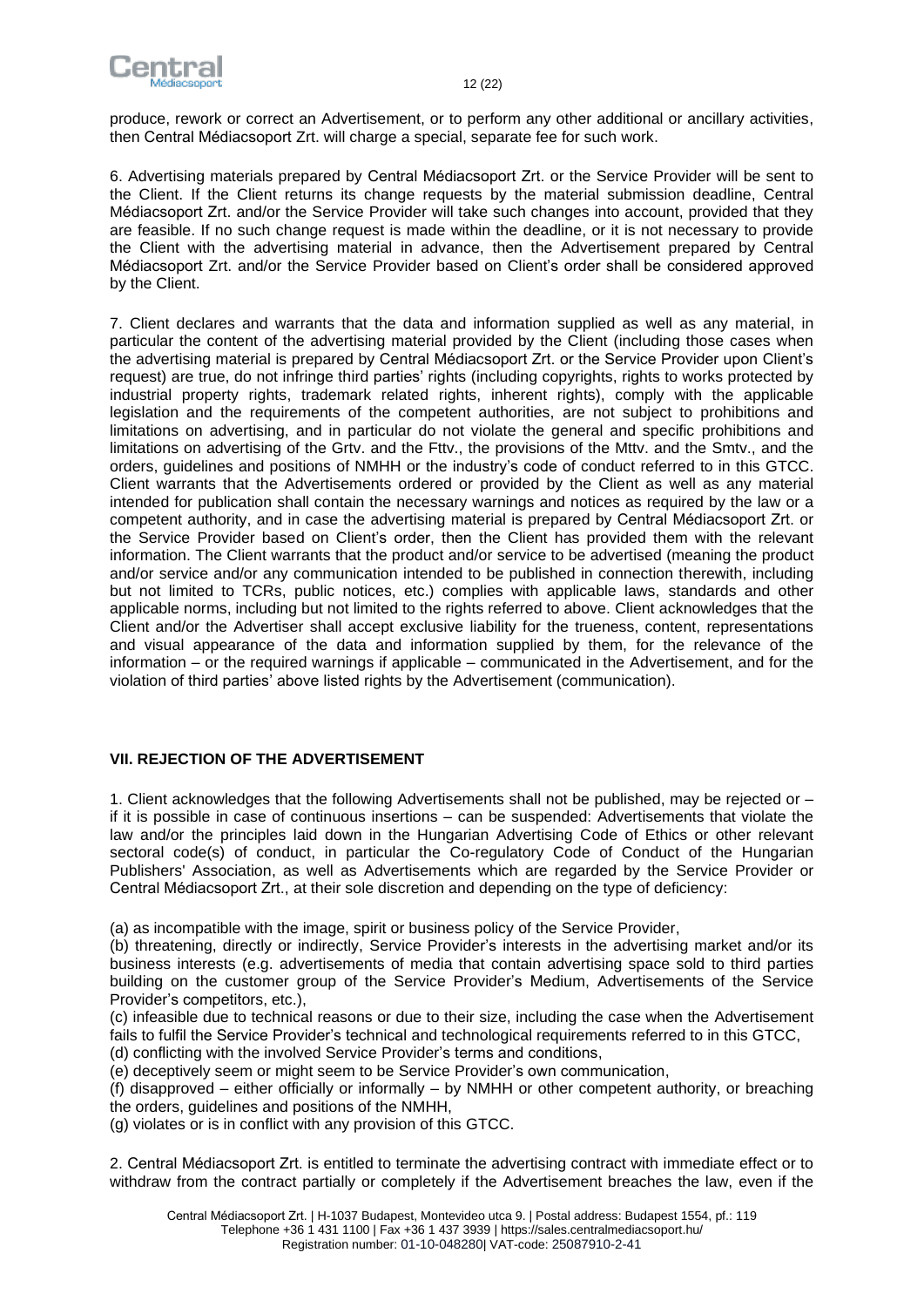

Advertisement or the order has already been confirmed. The provisions of section 5 of this Title shall also apply to the reasons for termination.

3. If the Client disputes Central Médiacsoport Zrt.' position that the text of the Advertisement is in conflict with the Hungarian Advertising Code of Ethics, the provisions of Act XCVI of 2001 on Publishing Business Advertisements, Shop Signs and Certain Announcements of Public Interest in the Hungarian language or other legislations, the relevant sectoral code, the orders, guidelines and positions of the NMHH or the decrees of other competent authorities, and the Client insists that the Advertisement must be published, c may request the position of the Hungarian Advertising Self-Regulatory Board. The procedure under this provision shall be without prejudice to other provisions of the GTCC in the same subject, including the right and obligations as well as the liabilities regulated by the GTCC.

In case the disputed part of the text of the Advertisement is the name or designation of the company or a distinctive sign (including trademark and geographical indication), c may request the Client anytime to present the relevant documents (e.g.: trademark document).

4. In case the Service Provider refuses to insert the Advertisement because the NMHH or other competent authority raised an – either official or informal – objection against it, the Client will be obliged to rework the advertising material at its own cost, in accordance with the Service Provider's request within 10 days of receipt of such request. Late performance or the lack of performance resulting therefrom shall not be imputed on c or the Service Provider. In the event of non-performance due to the above reason, the Client shall pay the net-net price of the affected Advertisement(s).

5. If termination with immediate effect or rescission is based on the breach of warranty provisions or the fact that the Advertisement violates legal regulations or the provisions of the Hungarian Advertising Code of Ethics and/or other relevant sectoral codes, and such termination with immediate effect or recession takes place after signing the advertising contract, then the Client has to pay penalty to Central Médiacsoport Zrt. or the Service Provider in the amount of the net-net price of the affected Advertisement (other insertion) according to the established legal relations.

6. In the event that bankruptcy, liquidation or dissolution procedure is initiated against the Client (the person liable to pay) or the Client faces any other situation that entails the risk of insolvency, or when the Client company's financial position and solvency cannot be assessed based on public company information, then Central Médiacsoport Zrt. may refuse to conclude another contract or to accept orders, and in case of continuous orders (performance) to suspend to receive further Advertisements from the Client, to stop or reject any further insertion or to require advance payment, furthermore, to terminate the concluded individual advertising contracts with immediate effect (unless any of the above is excluded by the law, such as: temporary payment deferment during bankruptcy procedure).

7. If the Advertisement (or other communication) cannot be inserted for a reason within the Client's sphere of interest, it shall not be imputed to Central Médiacsoport Zrt. or the Service Provider. This rule shall duly apply to delays or the delivery of defective material within the Client's sphere of interest, and to any impossibility of performance or failure that may result therefrom. In this case, any damage, warranty or other claim against Central Médiacsoport Zrt. or the Service Provider is excluded. Central Médiacsoport Zrt. and the Service Provider are entitled to exercise their rights arising from the GTCC in such cases.

#### *8. Special provisions for Magazine Advertisements*

8.1 If the Client fails to make available the required amount of samples in advance, Central Médiacsoport Zrt. will be entitled to terminate or rescind the already concluded individual advertising contracts. Central Médiacsoport Zrt. will not be obliged to make arrangements for the insertion of such Advertisements, and the Service Provider will not be obliged to publish such Advertisements.

Furthermore, Central Médiacsoport Zrt. is entitled to refuse to publish inserts even if it has been confirmed, and to terminate the concluded relevant individual advertising contracts with immediate effect or to withdraw from them partly or completely if the samples handed over to Central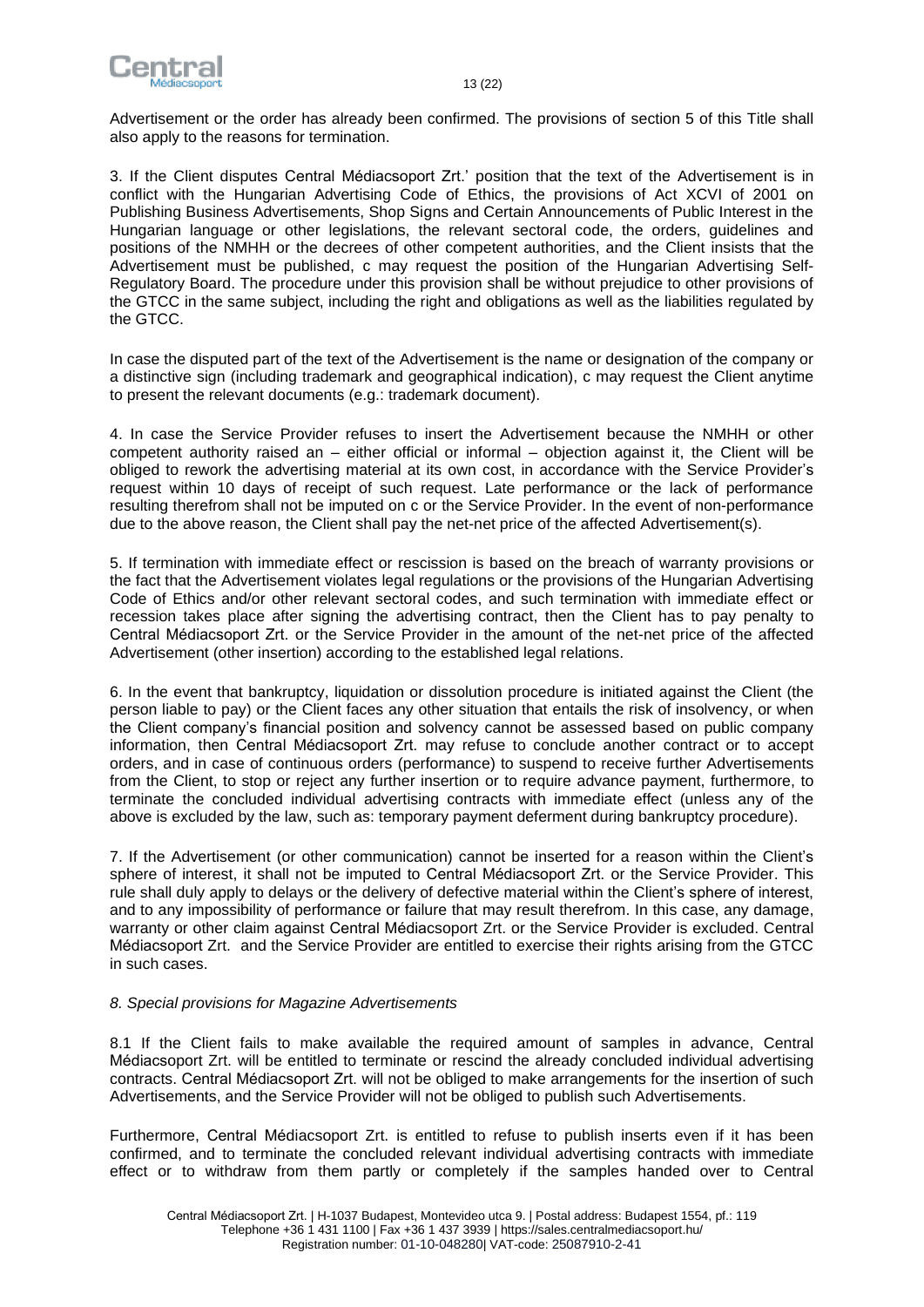

<span id="page-13-0"></span>Médiacsoport Zrt. or the Service Provider are different from the whole quantity delivered for insertion in terms of weight, size or any other parameter. If performance is rejected or not delivered based on this section, Central Médiacsoport Zrt. and the Service Provider will not assume liability for damages or any other obligation, the Client, however, will still be obliged to pay the net-net price of the affected Advertisement(s).

#### **VIII. PUBLICATION, INSERTION**

1. Client acknowledges that the trademark, other distinguishing mark, symbol, font type or make-up of the Service Provider's Medium shall not be used in the Advertisement (including the materials to be inserted), and the Advertisement shall not suggest to the reader that the delivered material is an editorial prepared by the Service Provider or any other person acting on its behalf.

2. Client shall prepare the text of the Advertisement in compliance with the orthography rules published by the Hungarian Academy of Sciences, with the provisions of the act on publishing business advertisements, shop signs and certain announcements of public interest in the Hungarian language, the Grtv., the Fttv. and the Tpvt., as well as of the orders, positions and guidelines of the NMHH. (Word plays may be exceptions to the rule, provided that the intention to play with words is evident.) Central Médiacsoport Zrt. or the Service Provider may make corrections to the text of the Advertisement in accordance with Hungarian orthography rules without preliminary consultation with the Client. Whenever Central Médiacsoport Zrt. feels that a substantial change is needed to the text of the Advertisement – due to problems with its interpretation or for any other reason –, it must seek preliminary agreement on it with the Client.

3. If the Advertisement is submitted in due time yet it fails to appear for reasons beyond Client's control, Client may request, as the primary option, its insertion in the same Medium (product) of the Service Provider, or, as a secondary option, its insertion in another Medium (product) – covered by this GTCC – of the same Service Provider, in the same value; or, if performance is not in Client's interest anymore, or Service Provider does not wish or cannot fulfil the request, Client shall have the right to terminate the contract by written notice sent to Service Provider via letter, facsimile or email. If the conditions of recession are met, Client shall have the right to terminate the contract, either in part or in whole.

In case of major defect in performance the Client may request the repeated, faultless insertion of the Advertisement, either in the same Medium – covered by this GTCC – or in another Medium – covered by this GTCC – of the same Service Provider, at the choice of the Client, in the same advertising space value in the first place, and a discount off the price in proportion to the magnitude of the default in the second place. In case of minor defects, the Client may either request a discount proportional to the magnitude of the default based on agreement between the Parties, or insertion.

4. The approval of special requests regarding the placement of Advertisements in the advertising space will depend on the structure of the given Medium and on the number of the similar requests. There is no obligation to agree to requests for special placement. Central Médiacsoport Zrt. and the Service Provider will discuss such demands before signing the contract and give the Client their confirmation accordingly. Special placement is subject to surcharge. No damage or other claim can be submitted against Central Médiacsoport Zrt. or the Service Provider if, contrary to the agreement and confirmation, the Advertisement fails to appear in the requested special space, in this case, however, the agreed placement surcharge for special place shall not be imposed. Special placement options are included in the Media offer.

5. The Client acknowledges that if special placement is not requested or such request is not approved, the placement of the Advertisement shall be determined by the Service Provider. The Client also acknowledges that no demand whatsoever can be made concerning the visual and textual context of the Advertisement.

6. PR articles may be published in compliance with the relevant legal regulations and the industry code.PR articles shall be published according to the Smtv., the Grtv., the Fttv., the Tpvt. and the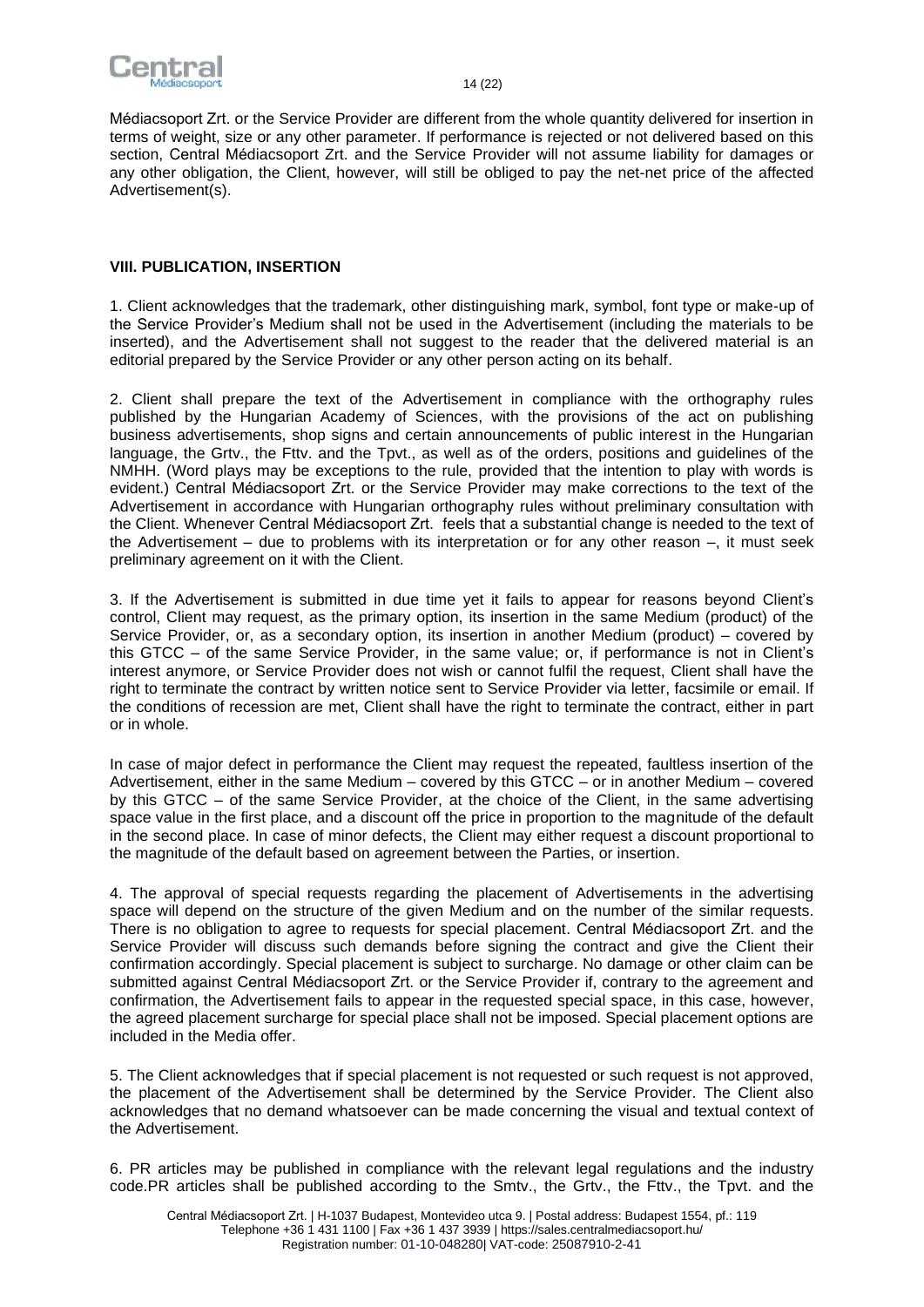

Hungarian Advertising Code of Ethics so that the Advertisement can be unambiguously identified as an advertisement. In order to make it clear that the PR article is an Advertisement, Central Médiacsoport Zrt. will mark PR articles with "ADVERTISEMENT" or its equivalent as determined by the Service Provider. If the PR article or material to be published is made available to Central Médiacsoport Zrt. or the Service Provider by the Client, the Client must mark it as an advertisement in accordance with the provisions of the "Rules [related to sponsored content and PR articles"](https://sales.centralmediacsoport.hu/uploads/data/fajlok/Central_Rules_Related_To_Sponsored_Content_And_Pr_Articles_viii_6b_b.pdf), available at www.centralmediacsoport.hu. The PR article shall not disguise the intended purpose of the article. The information contained in the PR article must be accurate, balanced, valid, objective and sufficiently complete to allow the customers to formulate an informed opinion on the advertised product or service. The information shall not be misleading by distorting, excessively emphasizing or withholding facts. If the Client fails to meet the above requirements the publication of the PR content can be rejected without any legal consequences, applying the legal consequences specified in the GTCC as appropriate.

7. In case of Sponsorship the name or designation of the Sponsor or other undertaking determined by the Sponsor shall be disclosed (published or indicated) in a way that all consumers of the Service Provider are informed about the relevant sponsorship. The publication of the Sponsorship and the information about the Sponsorship shall be governed by the Regulations on sponsored placements and PR articles, available at the sales.centralmediacsoport.hu website.

#### *8. Special provisions for Magazine Advertisements*

8.1 In case of printed Publications of the Service Provider – except for thematic Publications and pages – the Advertisements of obviously competing Clients shall not be inserted on the same press sheet.

8.2. The Client acknowledges that in case of orders for unspecified advertisement space inserts may be placed in a different place in each copy or next to a competitor's advertisement; no damage, warranty of other claim can be made on this ground.

8.3. It cannot be excluded or objected that different products of the same Client will be placed on the same advertisement page.

8.4 Central Médiacsoport Zrt. returns manuscripts or ready-for-press materials received from the Client only upon the Client's explicit written request, at Client's cost. This provision shall also apply to the case when the Service Provider takes over such materials from the Client. Central Médiacsoport Zrt. or the Service Provider keep such materials for 3 months after the publication of the Advertisement. Thereafter, unless otherwise agreed, the materials will be destroyed.

8.5 In case of Magazine Advertisements, when the Client has a long-term agreement for the publication of several Advertisements and fails to supply new material by the material submission deadline of the next issue, the Service Provider will automatically reinsert the Advertisement that was published most recently, and this shall be considered contractual performance.

8.6 Minor colour and tone deviations may occur during the printing process even when suitable original materials are used, which, however, shall not qualify as defective performance.

#### *9. Special provisions for Online Advertisements*

9.1 Central Médiacsoport Zrt. and/or the Service Provider tests the creative of Online Advertisements before displaying them. It is the responsibility of the Client to correct the technology and content related errors revealed during the test prior to displaying the Advertisement. The following main criteria shall apply to testing Special Advertisements:

(i) cookie (the same user should see the Advertisement once a calendar day, which may be daily and/or weekly as individually agreed between the Parties)

(iii) option to mute ("mute" button),

<sup>(</sup>ii) option to close (close button),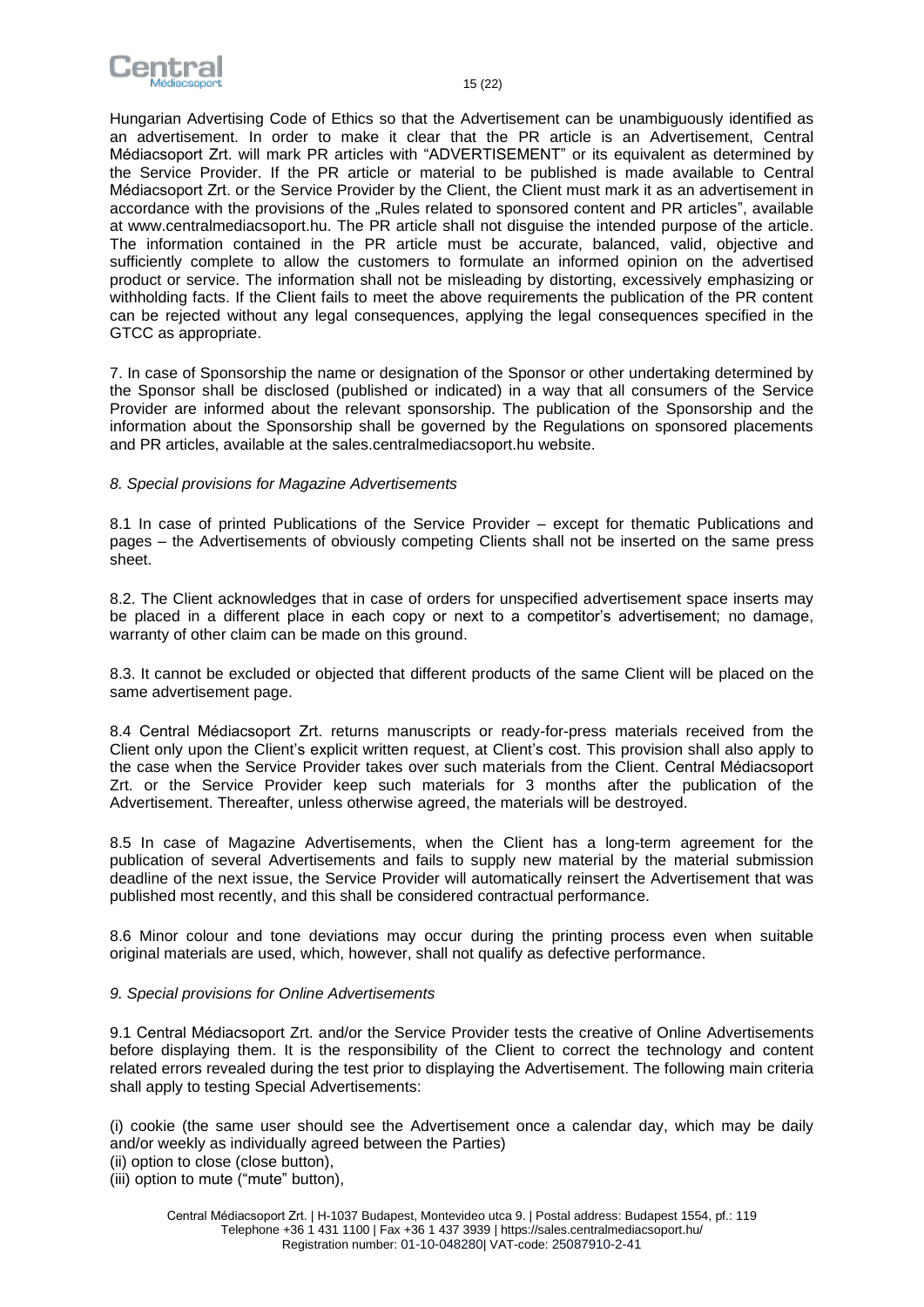



(iv) target page (by default, users can click on the creative which should redirect to an existing target page),

- (v) shall not interrupt the functions of the page for more than 8 seconds,
- (vi) shall not cover the logo,
- (vii) size (max. 50 Kbytes, max. 300 Kbytes for banners, 3 Mbytes for pre/mid/post-rolls).

9.2 (i) When the order is placed for a CT (click-through) based Advertisement and the click-through rate (CTR) does not reach 0.1 % in the first third of the campaign period specified in the individual advertising contract, Central Médiacsoport Zrt. – based on Service Provider' notice – is entitled to request a new advertising material to improve the efficiency of its performance. If Client fails to provide replacement material or the click-through rate (CTR) remains below 0.1% despite the replacement of the creative, Central Médiacsoport Zrt., with the agreement of the Service Provider, shall be entitled to turn the campaign or its unfulfilled part into an AV (ad view) based campaign in the same value after giving prior notice to the Client thereof. Client hereby expressly approves of this provision.

(ii) If the Service Provider does not undertake in a specific and stipulated manner in an individual contract to unconditionally and explicitly provide CT based quantitative performance, the quantification made in the individual contract shall not constitute a guarantee in respect of the placed and confirmed orders and/or other individual agreements, although the Service Provider will always endeavour to meet the given quantity. In such cases, and unless otherwise agreed by the Parties in the individual contracts, the Parties shall adjust their accounts according to the number of CTs actually completed or on the basis of the rate per number of CTs actually completed.

# *10. Special provisions for Mobile Advertisements*

10.1 Central Médiacsoport Zrt. and/or the Service Provider tests the creative of Mobile Advertisements before displaying them. It is the responsibility of the Client to correct the technological and content related errors revealed during the test prior to displaying the Advertisement. The following main criteria shall apply to testing Special Advertisements:

(i) cookie (the same user should see the Advertisement once a calendar day, which may be daily and/or weekly as individually agreed between the Parties)

(ii) option to mute ("mute" button),

(iii) target page (by default, users can click on the creative which should redirect to an existing target page),

- (iv) shall not interrupt the functions of the page for more than 5 seconds,
- (v) shall not cover the logo,
- (vi) size (max. 50 Kbytes, max. 300 Kbytes for banners, 3 Mbytes for pre/mid/post-rolls).

10.2 When the order is placed for a CT (click-through) based Mobile display Advertisement and the click-through rate (CTR) does not reach 0.1 % in the first third of the campaign period specified in the individual advertising contract, Central Médiacsoport Zrt. – based on the notice and with the agreement of the Service Provider – is entitled to request a new advertising material to improve the efficiency of its performance. Client hereby expressly approves of this provision. In all other respects, the other relevant provisions of the GTCC shall apply mutatis mutandis to the conditions agreed on the CT based conditions.

#### *11. Special provisions for Online and Mobile Advertisements*

11.1 In case of ordering the Advertisement the Client (may) receive online access to the ad server of Adverticum Zrt. during the term of the contract but for not more than 1 year after signing the contract in order to monitor its own campaigns. Upon request an extract from the campaign statistics will (may) be also provided.

11.2 Unless explicitly stated otherwise by Central Médiacsoport Zrt., the data measured by Adverticum Zrt. shall be the base data regarding the performance of certain online campaigns.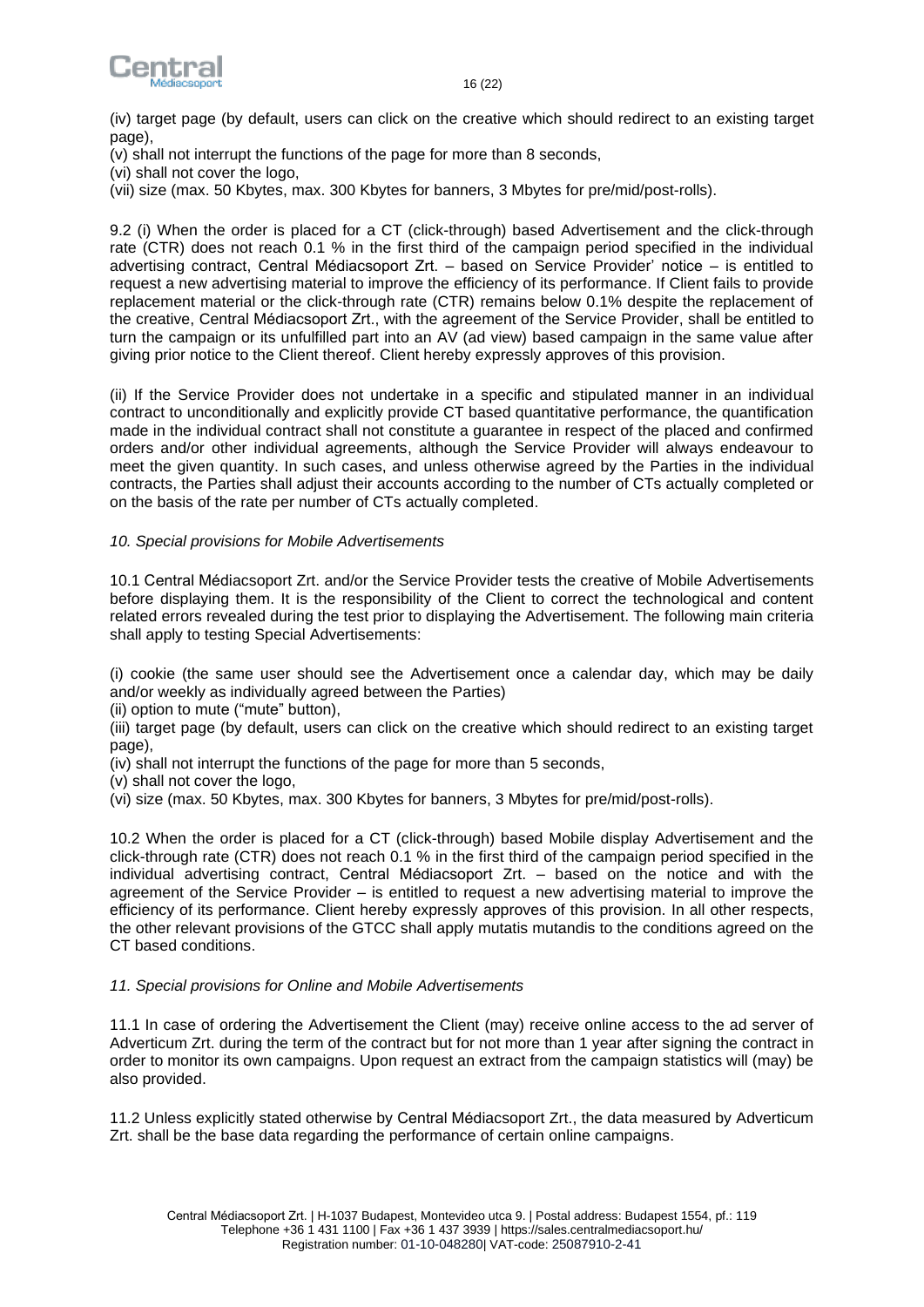<span id="page-16-0"></span>

# **IX. ADVERTISING RATES**

1. The Media offer is available at sales.centralmediacsoport.hu website.

2. The Client may book a certain quantity of advertisements for the relevant year in accordance with the Media offer to be eligible for discounts. Central Médiacsoport Zrt. may require financial collateral for the reservation of the quantity that gives entitlement to the discount. In this case discount is granted off the rate of the first Advertisement already. If the Client partially cancels the agreed annual quantity, the discounts will be adjusted to the quantity of the actually ordered Advertisements, or will be lost if applicable. The discounts and the legal consequences of losing a discount will be determined in the individual contracts.

3. Central Médiacsoport Zrt. reserves the right to modify its pricing method based on current tariff prices and its prices (including discount prices offered for annual booking) any time, at its sole discretion. This provision shall also apply to tariff prices. The Customer also reserves the right of individual and/or supplementary pricing. Central Médiacsoport Zrt. shall inform Client of any price modifications with 30 days written notice sent by email (15 days in case of Online, Mobile and tablet Advertisements). In the case of individual advertising contracts concluded before the disclosure of new prices – regardless of the time of publication of the Advertisement – Central Médiacsoport Zrt. shall apply prices which were valid directly before the modification, according to the concluded individual advertising contracts. The Customer reserves the right of individual and/or supplementary pricing. Client hereby expressly approves of this provision.

# <span id="page-16-1"></span>**X. TERMS OF PAYMENT, INVOICING**

1. Invoices to the Client will be issued by Central Médiacsoport Zrt. or the Service Provider in accordance with the relevant legal relations established under the GTCC, – unless expressly agreed otherwise – one invoice per order, after and in proportion to performance, not later than following the publication/insertion, with a payment deadline of 15 (fifteen) calendar days. Cash payment is allowed up to the amount determined in Act XCII of 2003, according to the provisions of the same Act. In case of the printed Publications of the Service Provider tear-sheet must be attached to the invoice.

2. In the case of Service Providers referred to in Title II, section 3.1 of the GTCC (where Central Médiacsoport Zrt. entered into contract for and on behalf of the above mentioned Service Providers), such Service Providers will separately issue their own invoices.

3. In case of late payment the Client shall pay default interest for the those entitled to receive payment according to the legal relationships established under the GTCC, at the rate determined in the Civil Code with respect to contracts concluded between undertakings. In this case the recipients are also entitled to submit any other demand and claim costs and expenses arising from the applicable legislation. If the Client fails to meet its payment or invoicing obligation upon the relevant notification of Central Médiacsoport Zrt. or the Service Provider, any contract concluded under this GTCC can be terminated with immediate effect or outstanding orders can be suspended, or new orders can be rejected until the debt is not settled, and advance payment may also be required. According to the established legal relations Central Médiacsoport Zrt. and the Service Provider reserve the right to enforce account receivable anytime within the limits of legislation, even through third parties, in particular through a debt collector company.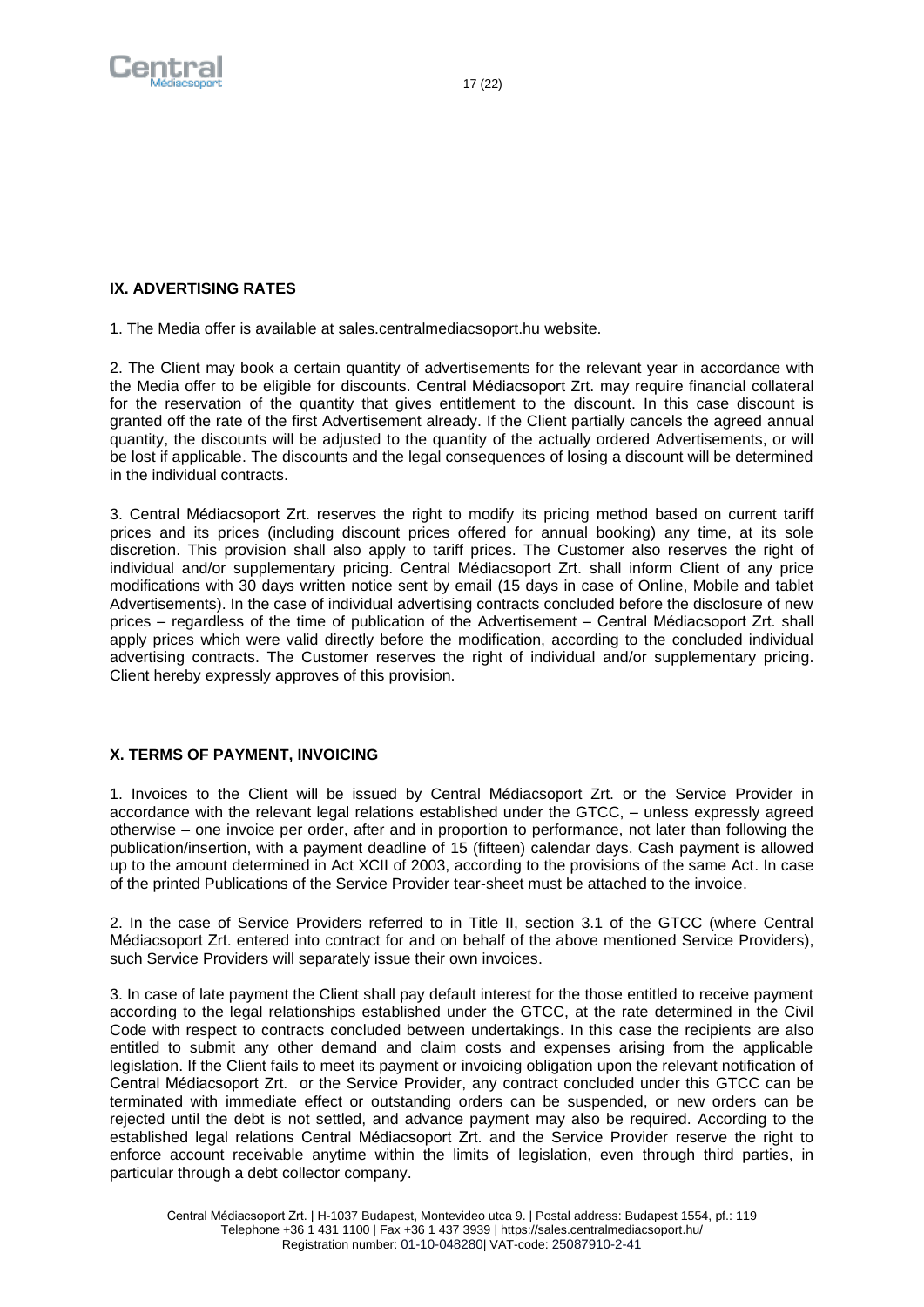

4. Central Médiacsoport Zrt. is entitled to require advance payment under the following conditions;

(i) in the event that the Client company's financial position and solvency cannot be assessed based on public company information, or bankruptcy, liquidation or dissolution procedure is initiated or is pending against the Client (meaning the person liable to pay to the Service Providers), or the Client faces any other situation that entails the risk of insolvency, or there was/will be a risk of such a situation before or after signing the contract.

(ii) if the sponsorship agreement or the agreement reached between the Parties contains such a provision.

The Client shall effect advance payment by the payment deadline specified in the advance payment request letter sent by Central Médiacsoport Zrt.. If the Client fails to do so, Central Médiacsoport Zrt. is not obliged to accept the order and may terminate the already concluded individual advertising contracts with immediate effect, or may rescind the contract. Central Médiacsoport Zrt. and the Service Provider are not obliged to take measures to publish the Advertisement until receipt of the price of the Advertisement.

5. Invoices shall be paid in the currency of the invoice.

6. Banking expenses related to the payment shall be borne by the Client. In the case of orders placed by foreign Clients both the foreign and domestic banking expenses shall be borne by the Client.

7. The date of payment shall be the day when the payment is credited to the bank account of Central Médiacsoport Zrt. (meaning the Service Provider who is the recipient of payment according to the legal relationship established under the GTCC). Any complaint about the invoice will involve only the item in question, all other items and the due date of the invoice shall not be affected.

8. Question and complaints related to solely invoices shall be communicated in writing within 8 calendar days of receipt. Beyond this deadline no complaints are accepted.

9. Any refusal, suspension or termination regulated under this Title can be exercised following an unsuccessful preliminary payment notice, where such notice may also be sent by e-mail.

10. The basis of the calculation of the penalty referred to in this GTCC is the net-net price of the Advertisement. The penalty is levied by way of a notification letter, with a payment deadline of 8 (eight) calendar days, unless otherwise provided.

# <span id="page-17-0"></span>**XI. LIABILITIES**

1. Client warrants that it is licensed and authorized to execute contracts on advertisement insertion, and place related orders, the insertions or Advertisements ordered by Client are in compliance with applicable legislation, standards and other relevant norms, with special focus on the content and representations of such insertions and Advertisements, insertions or Advertisements ordered by Client do not infringe any third party rights, and placement of the order or the conclusion of the contract is not subject to the approval of third parties, or if it is, the Customer is in possession of such approval, for which the Customer undertakes to provide credible evidence. Central Médiacsoport Zrt. and Service Provider – in compliance with the legislation – exclude all liability for claims and damages arising out of infringement of the above warranties, for the infringement of ownership rights and/or licences to use patented elements and/or elements protected under the Civil Code, included in the ordered insertion or Advertisement, if any, as well as for personal rights, and for any claims arising, partly or in whole, out of or in connection with the infringement of the above.

1.1 *Special regulations relating to Online and Mobile Advertisements*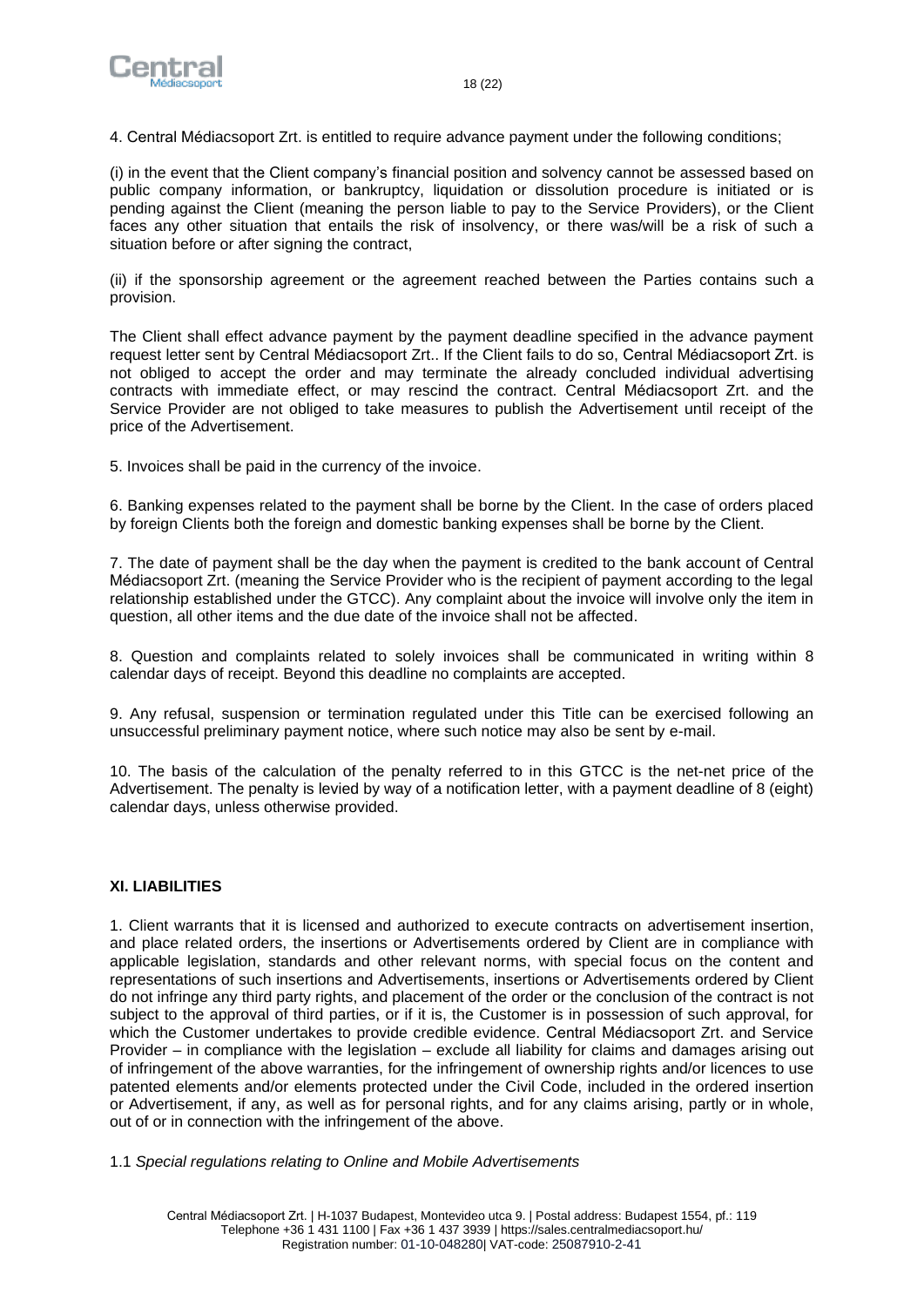

The Client warrants that (i) the ordered Advertisement does not monitor any user information in any form or mode, (ii) unless expressly and specifically agreed upon with the Service Provider, the Client shall not collect any personal data or data suitable for profiling through the advertisement in any form or in any manner.

1.2 The provisions under this title also apply to the consequences of the violation of the above warranties.

2. If the ordered insertion or Advertisement, or the publication of the advertising material and/or any other acts, communications etc. made on behalf of the Customer breach any legislation, standards or other relevant norms, including, but not limited to, the infringement of any moral right, or otherwise violate or jeopardize a third party's right or lawful interest and as a result, claim is enforced against Central Médiacsoport Zrt. or the Service Provider and/or – if permitted by legislation – their executive officer in a criminal action or otherwise, then the Client will be obliged to directly and immediately – according to the legal relations established under the GTCC – indemnify and hold harmless Central Médiacsoport Zrt. and the Service Provider for any damages, claims and expenses (including but not limited to the payment of damages, restitution, penalty, procedural duties, collection and legal costs) incurred by Central Médiacsoport Zrt. or the involved Service Provider. This provision shall also apply to the case when the penalty imposed on Central Médiacsoport Zrt. or the Service Provider or their executive officer or any other claim enforced against them arises from the breach of Client's warranty obligation.

3. With regard to the provisions of this GTCC, including the provisions of Title XI, section 1, Central Media Group and the Service Provider are not obliged to examine any material, in particular advertising material, provided to them for communication, for compliance with the law (e.g. copyright, media law, press, advertising ethics) and/or the Customer's warranties (unless required by law). The inspection by Central Media Group and the Service Provider shall not relieve the Customer of its liability under this GTCC and shall not impair the same.

By accepting this GTCC the Client expressly undertakes to pay all penalties imposed on the Service Provider and/or Central Médiacsoport Zrt. or – if permitted by legislation – their executive officer for non-compliance with legal regulations, in particular copyright, advertising and media law, competition law, data protection law, as well as civil law regulations and/or for the partial or total untruthfulness of the warranty in connection with the performance of the order (contract) (in particular, but not exclusively, fines imposed by the NMHH, NAIH or their bodies), as well as the reimbursement of any claims (in particular compensations for damages or civil claims). The present provision shall also apply in the event that the disadvantage suffered by the Service Provider and/or Central Media Group and/or their respective officers is attributable to the negligence of the Customer and/or a person connected to the Customer.

#### 3.1 *Special provisions for Online and Mobile Advertisements*

Without prejudice to Title XI, section 3, Central Media Group regularly checks whether the Advertisement complies with the provisions of Title XI, section 1.1 (monitoring of user contents and prohibition of collection of personal data and data suitable for profiling).

If an Advertisement (including any act relating to the performance of the contract between the Customer and the Service Provider) violates any of the provisions referred to herein in any manner and to any extent, the Service Provider or Central Media Group shall take the necessary measures towards the competent authorities in order to prevent any unlawful data processing and in every other aspect shall be entitled to exercise the rights granted under the GTC, including especially, but not limited to, any right specified under the title of rejection of advertisements and may apply any legal consequence (e.g., rejection, suspension, deletion, termination with immediate effect, cancellation, penalty). The Central Media Group and/or the Service Provider is otherwise entitled to take any measure or make any notification or apply any act that they deem necessary in order to investigate or terminate the prohibited conduct (e.g., unlawful data processing) or the infringing situation.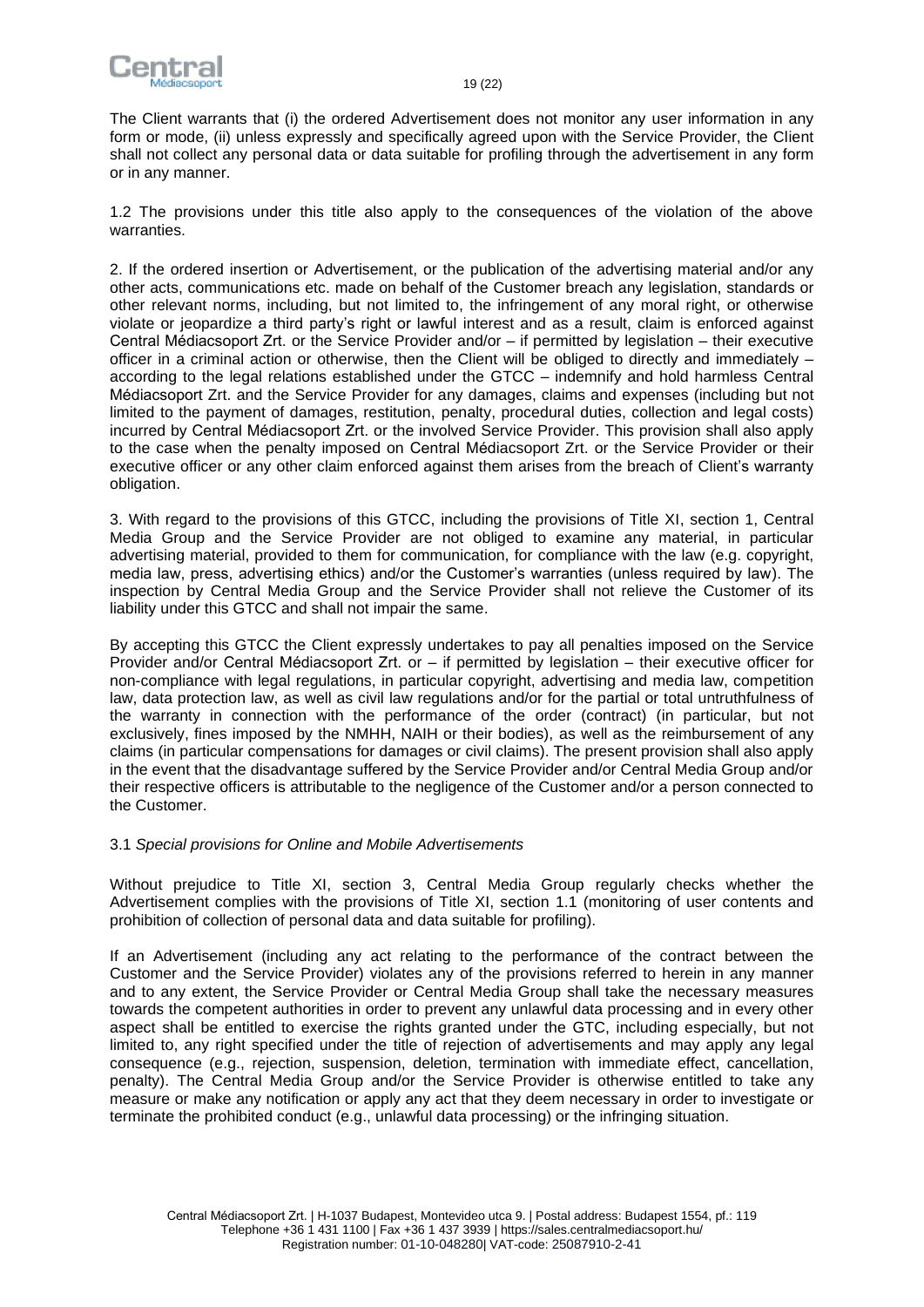

4. Client warrants that it shall act in accordance with the relevant legislation with respect to the statement required for the quality control or compliance certification involved in the Advertisement. Client shall accept unlimited liability for the consequences of failing to meet this obligation.

5. Client shall accept liability for any failure, loss or damage arising from the poor quality or deficiencies (including the lack or insufficiency of mandatory information or notices as required by the advertising regulations or specific sectoral regulations, and the supply of false data) of the original materials provided by the Client (e.g. illustrations, graphics, emblems, ready-made advertising material etc.). The Client shall accept liability for the compliance of the provided materials with the Service Provider's technical and technological specifications as referred to in the GTCC.

6. Central Médiacsoport Zrt. and the Service Provider shall only be held liable for errors arising from changes made to the Advertisement after its submission if the modification was not requested by the Client, and the GTCC and/or the individual contract concluded on the basis of the GTCC did not permit the modification. Central Médiacsoport Zrt. and the Service Provider exclude their liability for modifications which are requested within the deadline but are infeasible, as well as for modifications provided and possibly accepted after the material submission deadline.

7. The Client irrevocably assumes the liability from the Service Provider as the publisher of the Advertisement for all penalties, compensation for damages, restitution, expenses and civil claims arising from the breach of its warranty obligation and from the joint and several liability of the Client, the advertising service provider, the Advertiser and the publisher of the Advertisement under the Grtv. and the Fttv., which are enforced by the competent authorities or third persons against the Service Provider or its executive officers for the violation of the above referred laws and this GTCC by the Client.

8. In accordance with the liabilities and the assumption of liability and debts covered by this Title, the Client shall directly undertake liability to the claimants, and shall pay them the above mentioned penalties, damages, restitution, other claims or verified costs at their due date. If the Client cannot assume direct liability under the applicable legislation, and the person accepting liability or its executive officer honoured the relevant obligations or settled the claim, the Client shall unconditionally and immediately reimburse that company or person for their expenses.

9. In the case of joint advertisements the Client placing the order shall also assume liability for any further promotion included in the Advertisement, in accordance with the liability rules applying to the Client. Client warrants that it is entitled to order such Advertisement, subject to warranties set out in section 1 of Title XI. Client and the other party shall be jointly and universally liable, and Client shall be obligated to notify the related party thereof. In any other respect the joint and several liability for joint advertisements shall be considered a special rule compared to the general provisions of the GTCC.

10. The Client shall assume exclusive liability for the validity of the data and the quality certificate provided by the Client, and for the violation of the provisions on the prohibition of misleading and comparative advertising, with the exceptions laid down in the Grtv.

11. Upon request by the proceeding authority, the Client shall prove the validity of the representations communicated in the Advertisement. If the Client fails to meet this obligation it shall be assumed that the representation was false. The Client shall pay all the damages, penalties and related costs arising from its failure to meet the above legal obligation.

12. In case errors in the material submitted by the Client on a computer data carrier cannot be recognized upon its receipt by Central Médiacsoport Zrt. and/or the Service Provider or their identification requires unreasonable efforts and as a result the Advertisement inserted contains errors, or in case the Client has approved the supplied advertising material, Central Médiacsoport Zrt. and the Service Provider shall not accept liability for the defective performance. Central Médiacsoport Zrt. and the Service Provider shall not be held liable for errors in Advertisements published as part of a series of advertisement if the Client failed to file a complaint within 14 days after the original first insertion.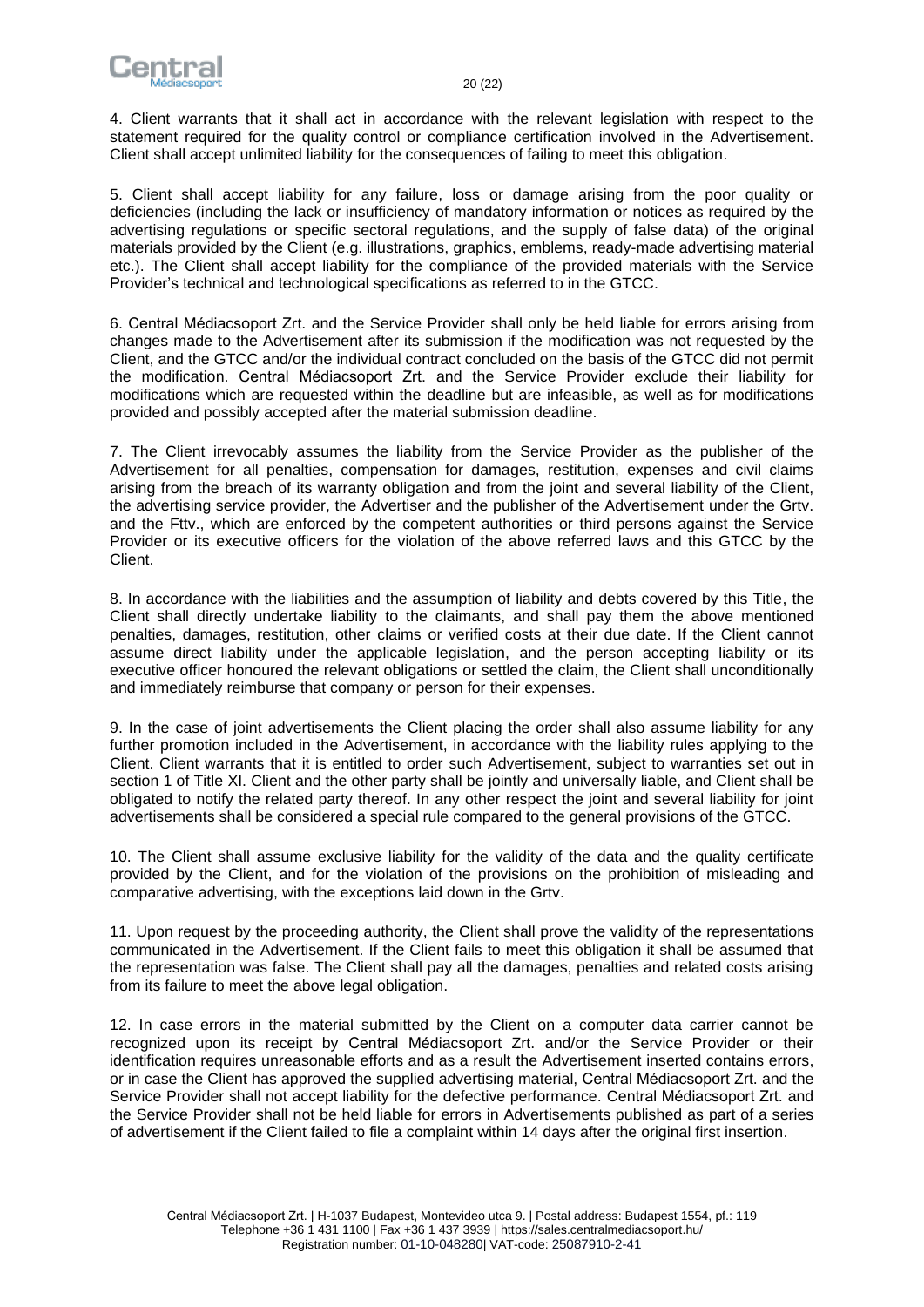

13. The Client acknowledges and expressly accepts that any claim for damages or any other claim against Central Médiacsoport Zrt. and/or the Service Provider can only be enforced up to the price of the defective Advertisement, and only in proportion to the magnitude of the fault or harm.

14. The liability of Central Médiacsoport Zrt. or the Service Provider – under the scope of Title XI, section 13 of the GTCC – shall be limited to actual direct damages. Central Médiacsoport Zrt. and the Service Provider expressly exclude their liability for any indirect or consequential damages or damages caused by incitement, including but not limited to lost profit, costs and restitution, unless the application of any condition of this provision is expressly prohibited by the law. The Client acknowledges that the advertising rates specified in the Media offer and/or the individual contract were determined at their current levels with regard to the limitations of liability regulated by this and other sections of the GTCC.

15. Any complaint by the Client – except for complaints about invoicing – shall be reported to C Central Médiacsoport Zrt. in writing, by way of letter, fax or e-mail within 14 (fourteen) calendar days after the publication of the Advertisement (). Client expressly acknowledges that Central Médiacsoport Zrt. shall not accept complaints after the deadline.

16. The provisions applying to the exclusion or limitation of liability of Central Médiacsoport Zrt. and the Service Provider shall also govern and apply to the executive officers, employees, agents and performance assistants of Central Médiacsoport Zrt. and the Service Provider.

17. Central Médiacsoport Zrt. and the Service Provider excludes its liability and shall not accept any claim for the failure to publish or defective publishing of Advertisements due to a force majeure event.

18. The legal consequences of force majeure events are shared by the Service Provider with regard to the online and community space, if the fulfilment of the individual order/contract is hindered, inhibited and/or impeded, in whole or in part, by reasons, circumstances or conduct, the occurrence of which the Service Provider could not reasonably foresee, or if it could have foreseen it, the Service Provider would have been unable to regulate it in any meaningful way within the possibilities reasonably accessible to the Service Provider and/or would have been unable to influence its regulation (e.g. in the case of other service providers required for the performance of the service), and thus could not have exercised any significant influence to exclude or mitigate the hindering and/or influencing circumstances (e.g. user settings, use of applications and/or technical features/code used and/or required to be used by the Customer or its principal, etc.).

# <span id="page-20-0"></span>**XII. MISCELLANEOUS AND CLOSING PROVISIONS**

1. Where the GTCC sets out rules and liability issues under the term Advertising, it shall apply mutatis mutandis to any publication, communication, audio and/or audio-visual material which does not constitute advertising or commercial communication under the applicable law.

2. With respect to the services covered by this GTCC, the specific data protection regulations applicable to the Media (product) concerned and the data protection policies of Central Médiacsoport Zrt. shall – unless otherwise specified – apply accordingly in respect of data protection issues not covered by this GTCC. By placing the order and concluding the contract, the Customer is deemed to have read and accepted in advance the data protection documents referred to herein.

3. In the context of the performance of the contract covered by this GTCC, during the term of the contract and also after the termination of the contract with regard to the surviving contractual provisions, the Parties shall mutually comply with the applicable Hungarian and European Union data protection rules, including in particular, but not limited to, the Hungarian Data Protection Act CXII of 22 December 2011 on the Right to Information Self-Determination and Freedom of Information ("Info. Act") and Regulation (EU) 2016/679 of the European Parliament and of the Council on the protection of natural persons with regard to the processing of personal data and on the free movement of such data, and repealing Directive 95/46/EC ("GDPR").